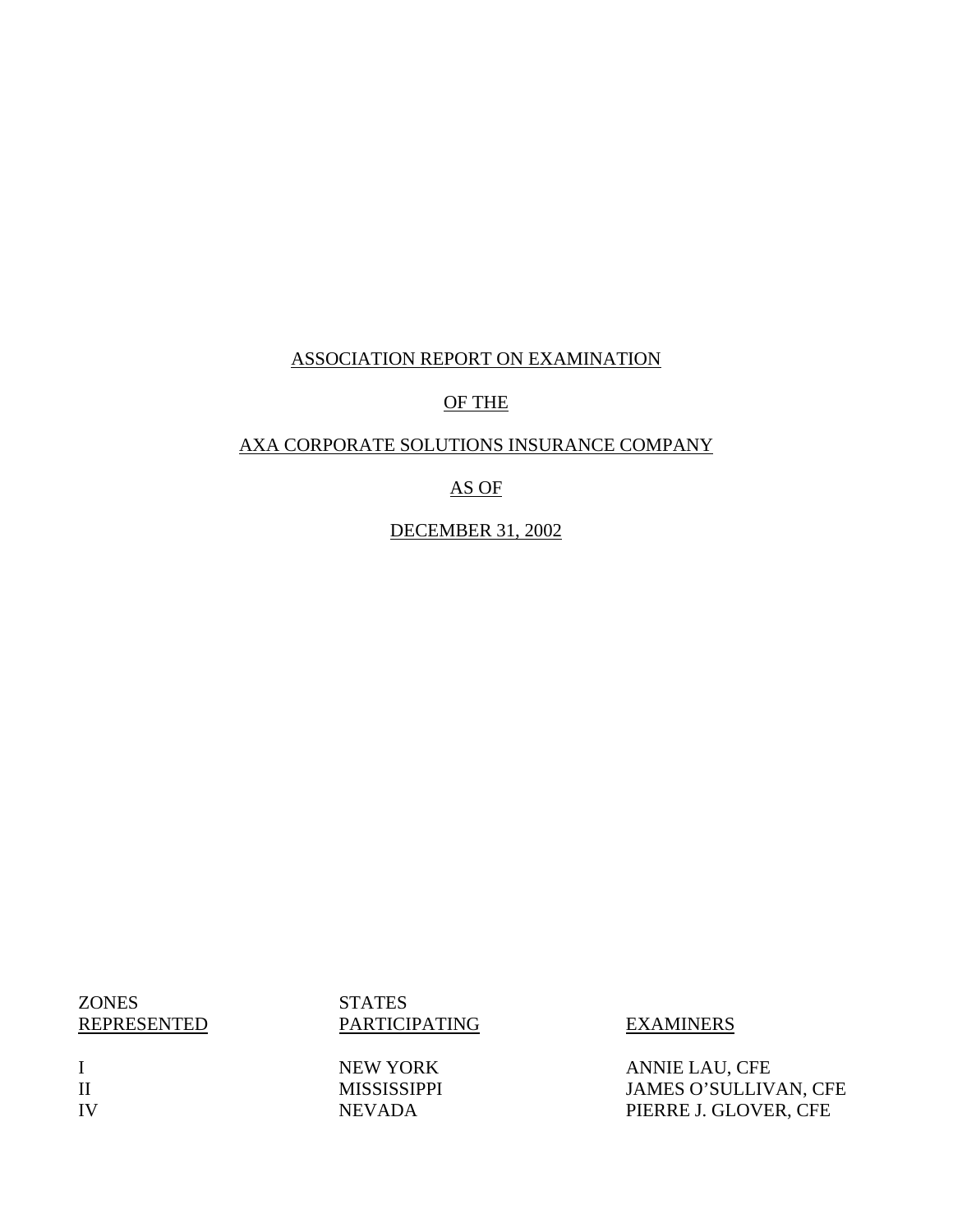

STATE OF NEW YORK INSURANCE DEPARTMENT 25 BEAVER STREET NEW YORK, NEW YORK 10004

Honorable Mike Pickens Chairman, Executive Committee Commissioner of Insurance State of Arkansas

Chairman, Southeastern Zone Superintendent of Insurance Commissioner of Insurance State of New York State of Kentucky

Honorable Mike Kreidler Chairman, Western Zone State of Washington

Honorable Janie Miller Honorable Gregory V. Serio

Sirs:

Pursuant to your instructions an examination has been made into the condition and affairs of the AXA Corporate Solutions Insurance Company, hereinafter referred to as "the Company " or "ACSIC", at its home office located at 17 State Street, New York, New York 10004.

The examination was conducted by the New York State Insurance Department, hereinafter referred to as "the Department" with participation from the State of Mississippi representing the Southeastern Zone and the State of Nevada representing the Western Zone.

The report on examination is respectfully submitted.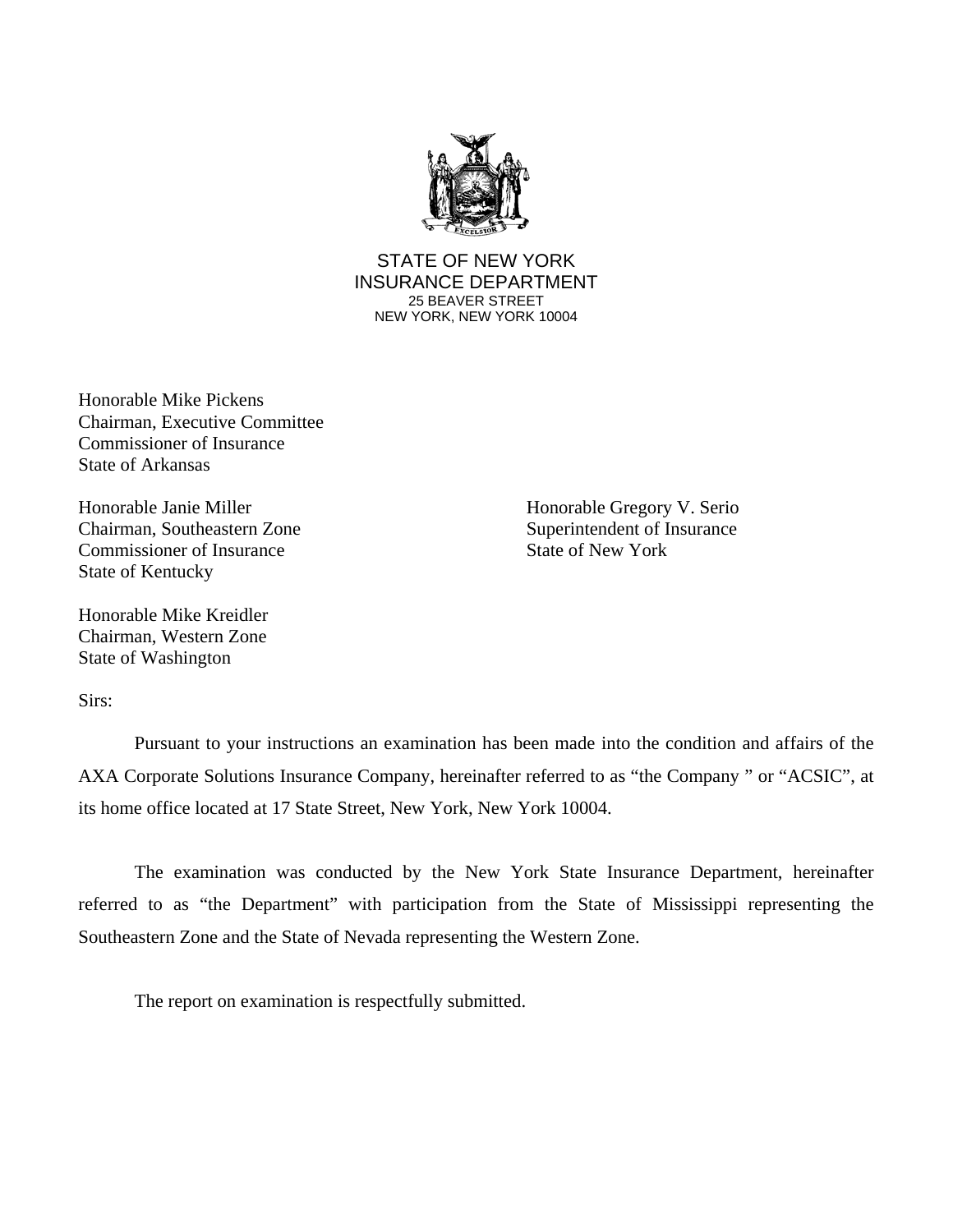### REPORT ON EXAMINATION

### OF THE

### AXA CORPORATE SOLUTIONS INSURANCE COMPANY

### AS OF

DECEMBER 31, 2002

DATE OF REPORT JUNE 1, 2004

EXAMINER ANNIE LAU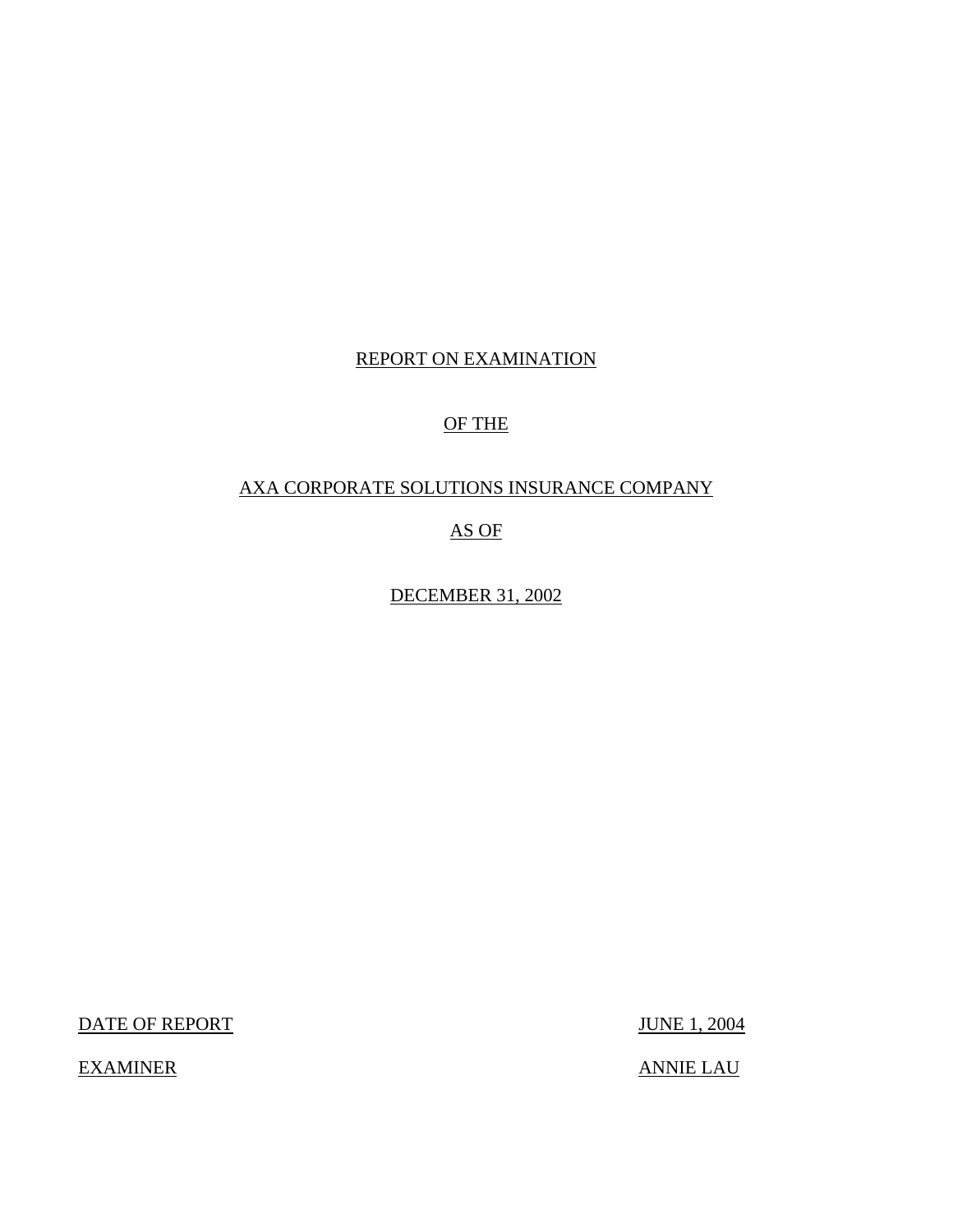### TABLE OF CONTENTS

|    | <b>ITEM NO.</b>                                  | PAGE NO. |
|----|--------------------------------------------------|----------|
|    | 1. Scope of examination                          | 2        |
|    | 2. Description of company                        | 3        |
|    | Management<br>A.                                 | 5        |
|    | <b>B.</b><br>Territory and plan of operation     | 6        |
|    | Reinsurance<br>C.                                | 9        |
|    | Holding company system<br>D.                     | 14       |
|    | <b>Abandoned Property Law</b><br>E.              | 17       |
|    | Significant operating ratios<br>F.               | 18       |
|    | Accounts and records<br>G.                       | 19       |
| 3. | <b>Financial statements</b>                      | 23       |
|    | <b>Balance</b> sheet<br>A                        | 23       |
|    | Underwriting and investment exhibit<br><b>B.</b> | 25       |
|    | C.<br>Capital and surplus account                | 26       |
|    | 4. Losses and loss adjustment expenses           | 27       |
| 5. | Market conduct activities                        | 27       |
|    | 6. Compliance with prior report on examination   | 28       |
|    | 7. Summary of comments and recommendations       | 31       |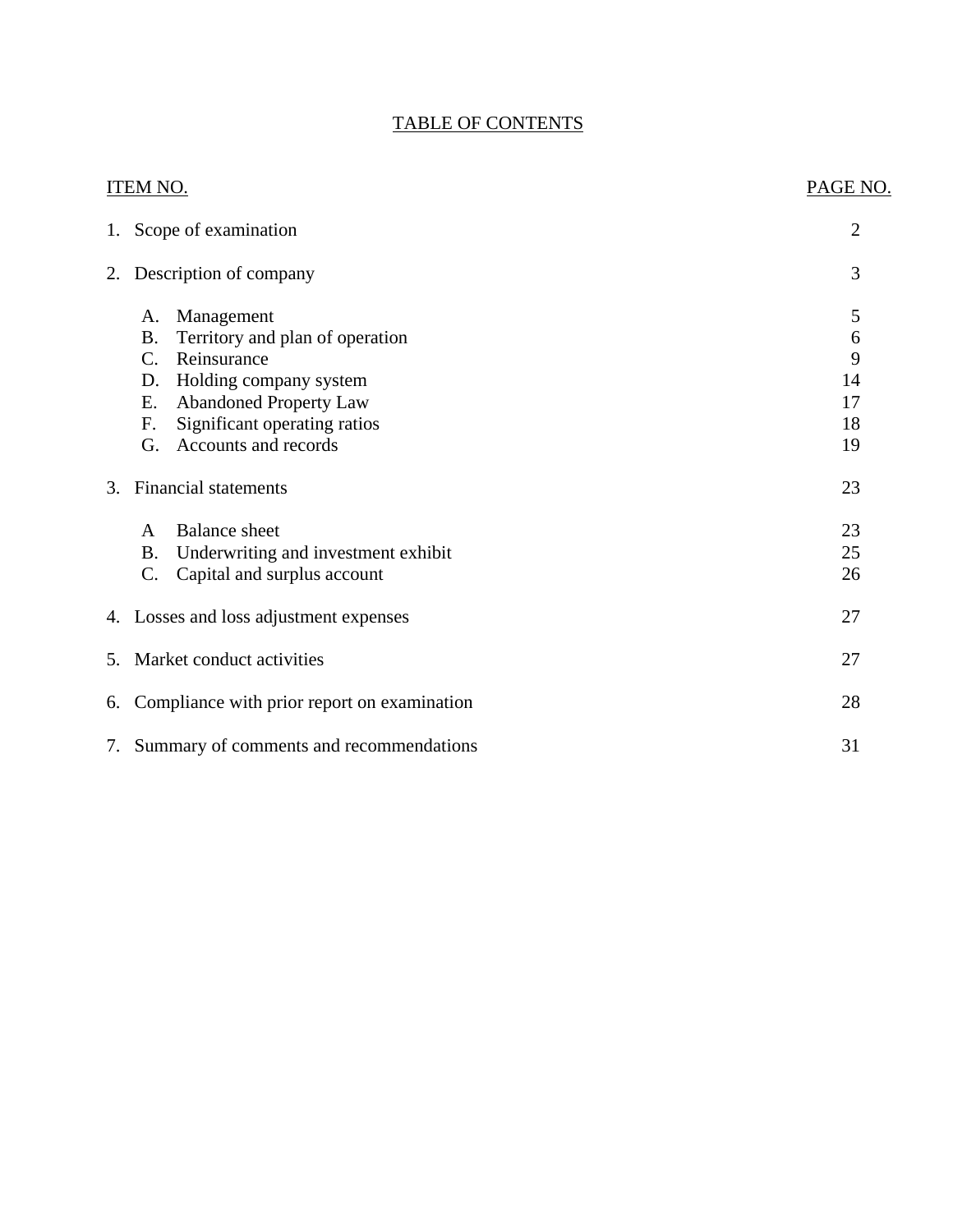

STATE OF NEW YORK INSURANCE DEPARTMENT 25 BEAVER STREET NEW YORK, NEW YORK 10004

June 1, 2004

Honorable Gregory V. Serio Superintendent of Insurance Albany, New York 12257

Sir:

Pursuant to the requirements of the New York Insurance Law, and in compliance with the instructions contained in Appointment Number 21941 dated September 19, 2002 attached hereto, I have made an examination into the condition and affairs of AXA Corporate Solutions Insurance Company as of December 31, 2002, and submit the following report thereon.

The examination was conducted at the Company's administrative office located at 17 State Street, New York, NY 10004.

Wherever the designations "the Company" or "ACSIC" appear herein without qualification, they should be understood to indicate AXA Corporate Solutions Insurance Company.

Wherever the term "Department" appears herein without qualification, it should be understood to mean the New York Insurance Department.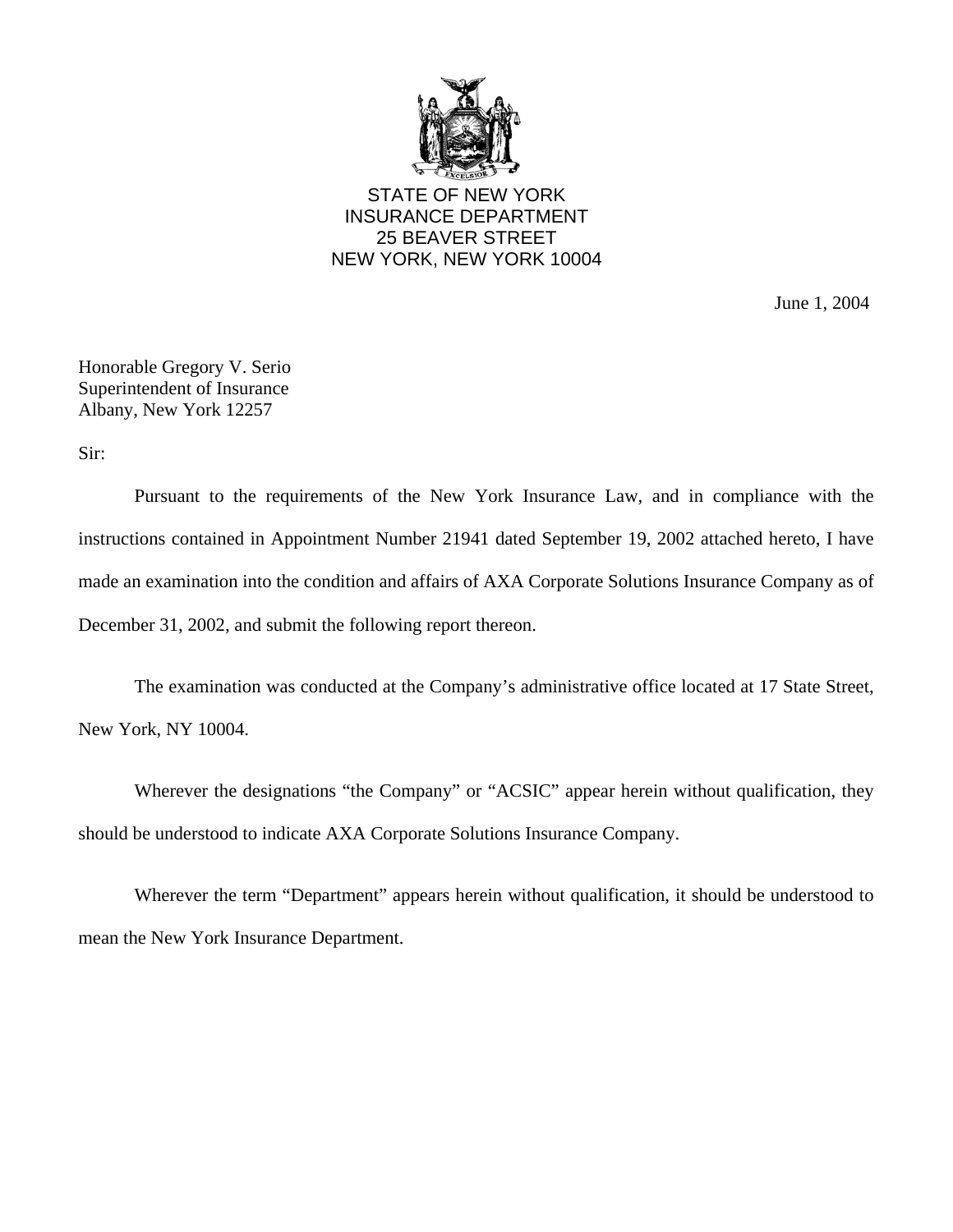#### **1. SCOPE OF EXAMINATION**

<span id="page-5-0"></span>The previous examination was conducted as of December 31, 1998. This examination covered the 4-year period from January 1, 1999 through December 31, 2002. Transactions occurring subsequent to this period were reviewed where deemed appropriate by the examiner.

The examination comprised a complete verification of assets and liabilities as of December 31, 2002. The examination included a review of income, disbursements and company records deemed necessary to accomplish such analysis or verification and utilized, to the extent considered appropriate, work performed by the Company's independent public accountants. A review or audit was also made of the following items as called for in the Examiners Handbook of the National Association of Insurance Commissioners:

> History of Company Management and control Corporate records Fidelity bond and other insurance Territory and plan of operation Growth of Company Business in force by states Loss experience Reinsurance Accounts and records Financial statements

A review was also made to ascertain what action was taken by the Company with regard to comments and recommendations contained in the prior report on examination.

This report on examination is confined to financial statements and comments on those matters that involve departures from laws, regulations or rules, or which are deemed to require explanation or description.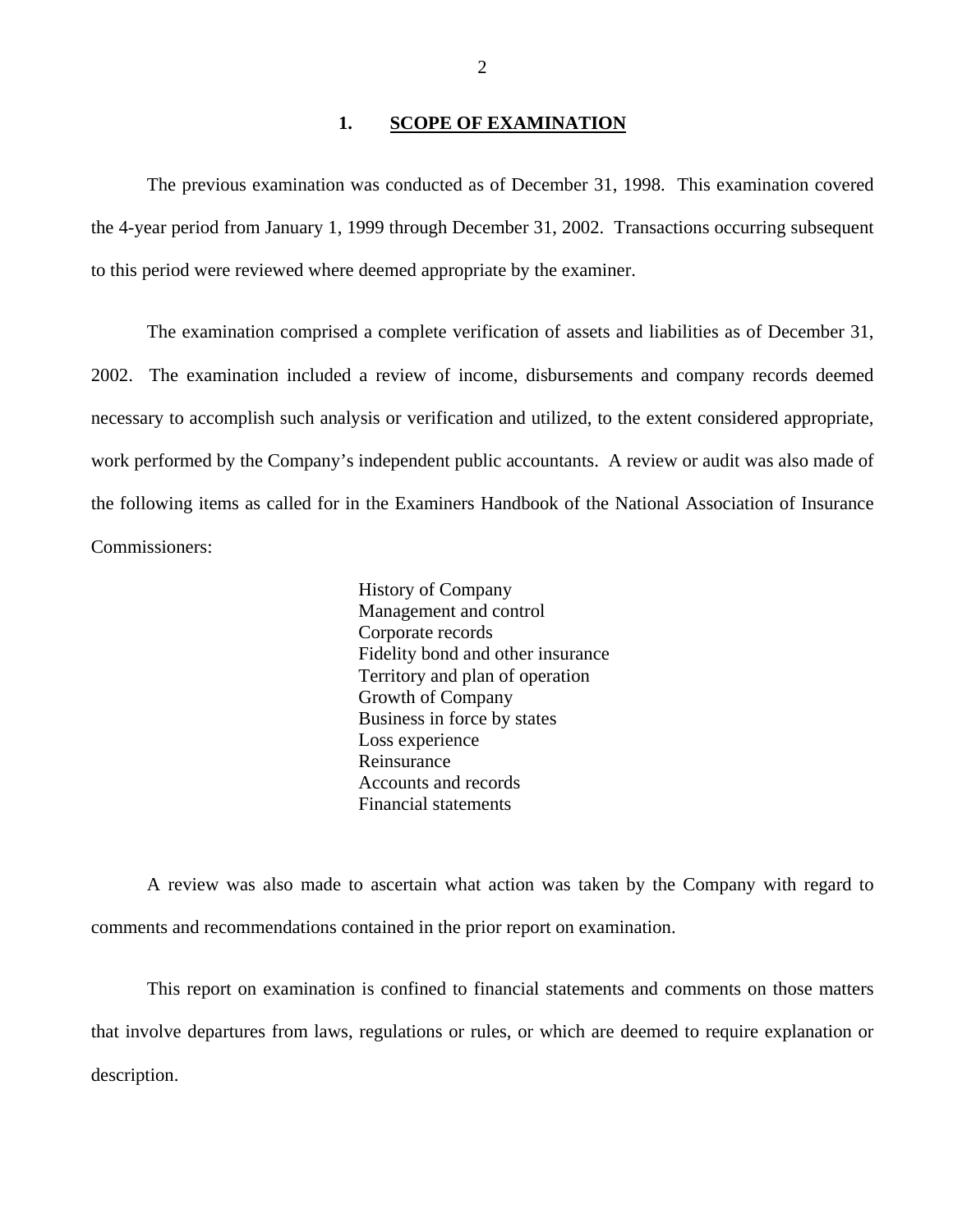#### **2. DESCRIPTION OF COMPANY**

<span id="page-6-0"></span>The United States Branch of the Colonia Insurance Company of Cologne, Germany was established on July 23, 1975 and commenced business on July 23, 1976. On November 23, 1990, the Company domesticated under the laws of the State of New York, as a United States stock corporation and became Colonia Insurance Company. Colonia Insurance Company commenced business on January 1, 1991.

Colonia Holdings, Inc. was the immediate parent which was part of Colonia Versicherung AG. Colonia Versicherung AG merged with AXA Group and became AXA Colonia Versicherung AG.

On October 31, 1997, AXA Global Risks S.A., a French insurance company under the AXA Group, acquired a 51% interest in Colonia Holdings, Inc. (a.k.a. "AXA Global Risks US Holdings, Inc."). The remainder of the interest (49%) in AXA Global Risks US Holdings, Inc. was held by Colonia Versicherung AG (a.k.a "AXA Colonia Versicherung AG"). Effective December 30, 1998, AXA Global Risks S.A. increased its interest in AXA Global Risks US Holdings, Inc., from 51% to 96.4%. Effective January 1, 1999, the Company changed its name to AXA Global US Risks Insurance Company. AXA, a French "société anonyme à directoire et conseil de surveillance" (a form of limited liability company) with a management board and a supervisory board, became the ultimate parent of the Company.

In early 2000, AXA's management announced the creation of AXA Corporate Solutions, an entity which integrated the corporate and international business and reinsurance operations of the former AXA Global Risks, AXA RE Group and AXA Cessions. AXA Global Risks S.A. changed its name to AXA Corporate Solutions Assurance S.A.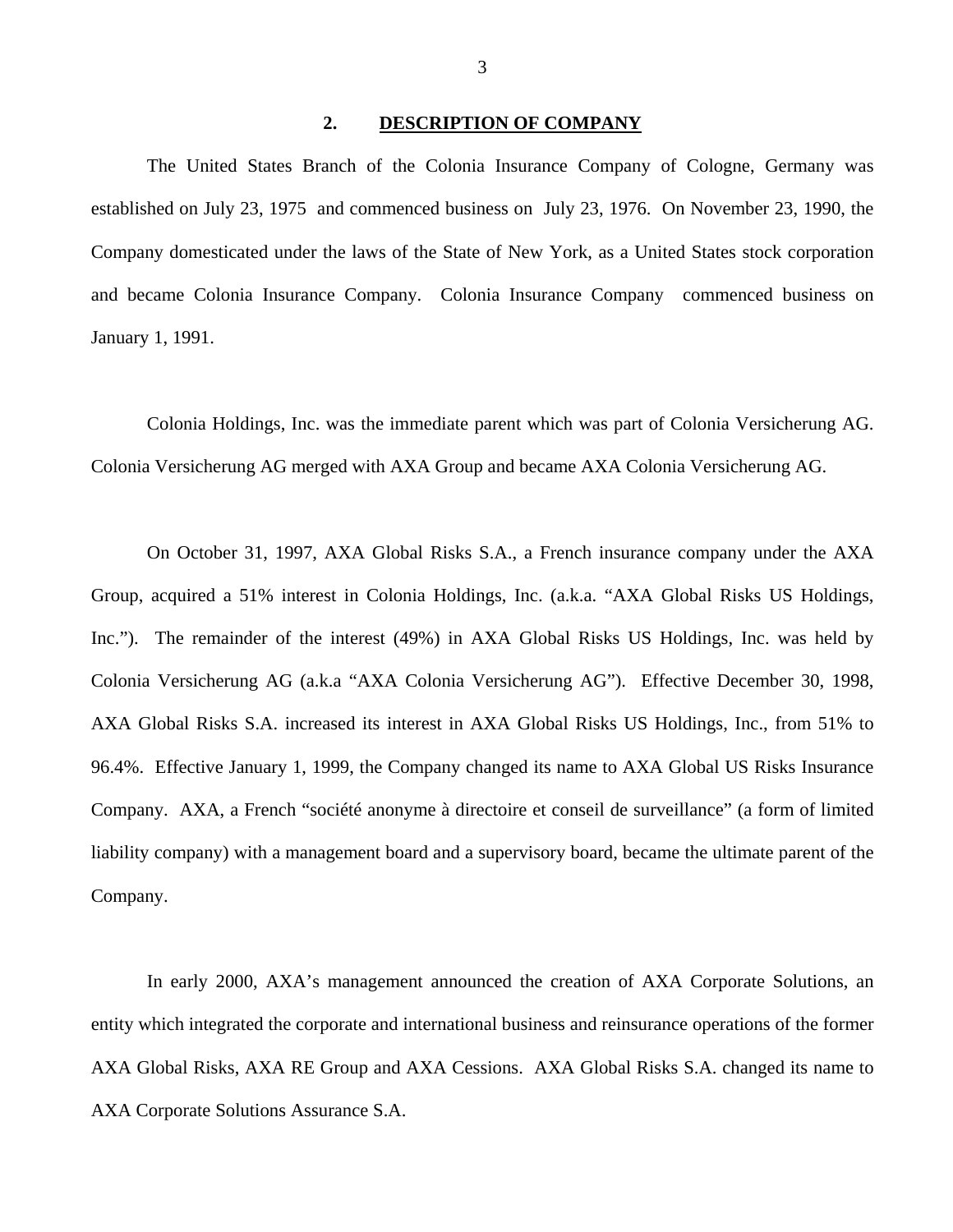As part of this restructuring, the ownership of the company's shares was transferred from AXA Corporate Solutions Assurance S.A. to AXA Corporate Solutions Reinsurance Company ("AXA Re"), a Delaware insurer effective January 1, 2001. The Company's operations are administered within the AXA RE (France) structure. In addition, AXA Delaware LLC, a 100% owned subsidiary of AXA Re, was created to become a 100% immediate parent of the Company. AXA Global Risks US Risks Insurance Company adopted its current name, AXA Corporate Solution Insurance Company ("ACSIC"), effective October 19, 2000.

As of the prior examination date, the Company's issued and outstanding capital stock of \$5,000,000 consisted of 100 shares of common stock with a par value of \$50,000 per share. On December 27, 2001, the Company obtained the Department's approval for the stock redemption plan, whereby the Company bought back eleven shares of its capital stock for \$10,305,682. As a result, the Company paid AXA Delaware LLC cash of \$9,755,682 and stock dividends of \$550,000. The Department approved an amended charter reflecting the capital change effective December 27, 2001. As of December 31, 2002, the capital stock was \$5,000,000 consisting of 89 shares of common stock with a par value of \$[56,179.78](https://56,179.78) per share. Gross paid in and contributed surplus was \$169,071,506.

Gross paid in and contributed surplus and capital paid in increased by \$55,694,318 during the examination period, as follows:

| Year | Description                                     |              | Amount        |
|------|-------------------------------------------------|--------------|---------------|
| 1998 | Beginning gross paid in and contributed surplus |              | \$113,377,188 |
| 2001 | Surplus contribution                            | \$40,000,000 |               |
| 2001 | <b>Capital Conversion</b>                       | 26,000,000   |               |
| 2001 | <b>Stock Redemption</b>                         | (10,305,682) |               |
|      | <b>Total Surplus Contributions</b>              |              | 55,694,318    |
| 2002 | Ending gross paid in and contributed surplus    |              | \$169,071,506 |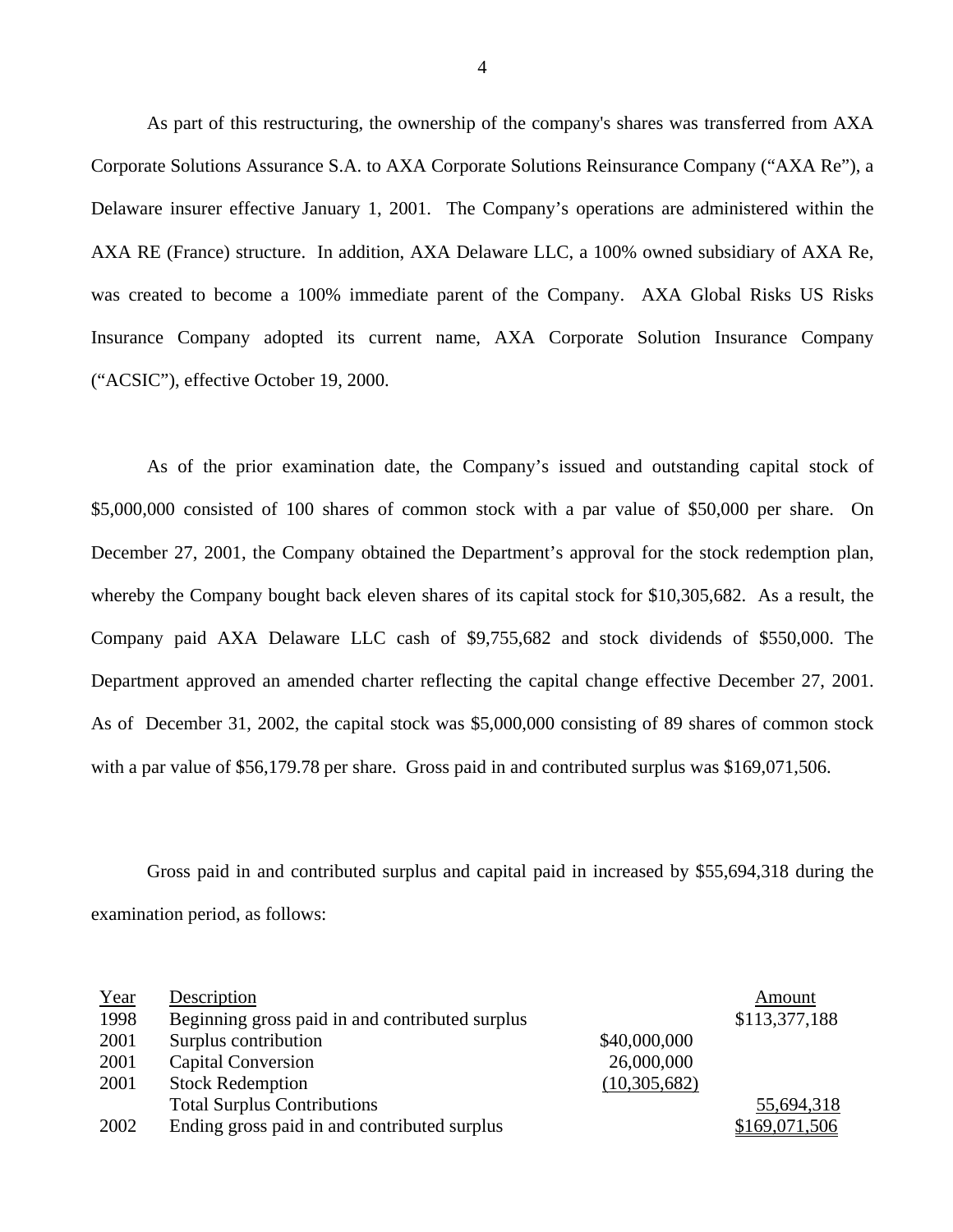#### <span id="page-8-0"></span>A. Management

Pursuant to the Company's charter and by-laws, management of the Company is vested in a board of directors consisting of not less than thirteen nor more than twenty-one members. The board met three times during each calendar year. At December 31, 2002, the board of directors was comprised of the following fourteen members:

Name and Residence

George Arnold Budd Ashburn, Virginia

Frederic Marie De Courtois Bersailles, France

Cedric De Linares Paris, France

Philippe Donnet Paris, France

Howard Haskowitz Bayside, NY

Frederick Hamilton Hauck Bethesda, MD

Rodolphe Eric Hottinger New York, NY

Robert Lippincott III Jupiter, FL

Marc Mirlink Paris, France

John Francis O'Sullivan Larchmont, NY

Thomas Charles Pucci Nutley, NJ

#### Principal Business Affiliation

Director, AXA Corporation Solutions Insurance Company

Chief Financial Officer, AXA RE

Chief Executive Officer, AXA Liabilities Managers

Chairman and Chief Executive Officer, AXA RE

Consultant, AXA Corporate Solutions Insurance Company

President, AXA Space, Inc.

President, Hottinger Capital Corporation

Retired

Secretaire General Audit and Controle Interne, AXA RE

President, Wall Street Advisors

President and Senior Advisor, Wall Street Access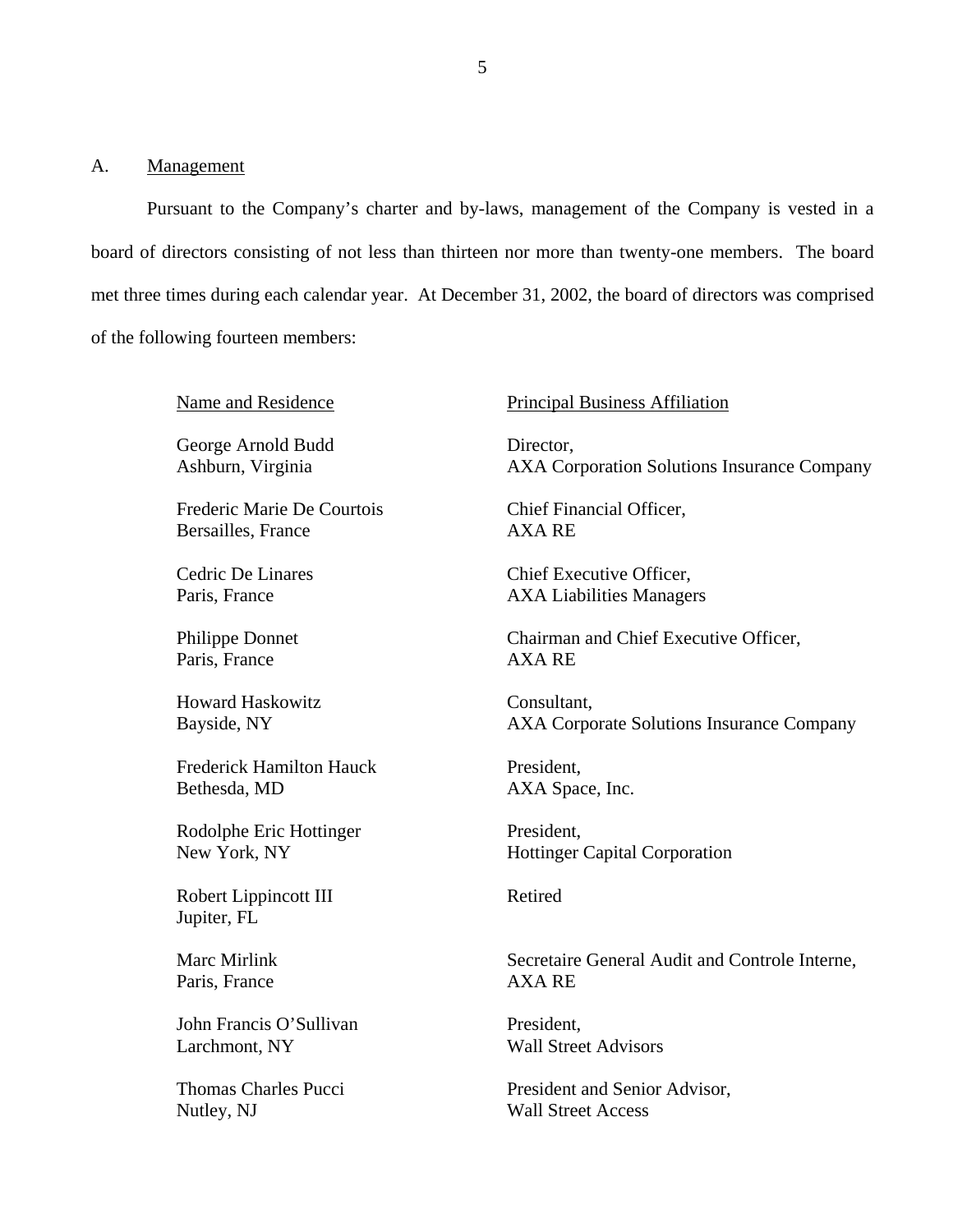<span id="page-9-0"></span>

| Name and Residence  | Principal Business Affiliation            |
|---------------------|-------------------------------------------|
| <b>Thomas Reese</b> | Chief Executive Officer and President,    |
| Hope, PA            | Reese Hotels                              |
| Jean-Paul Rignault  | Chief Executive Officer,                  |
| Orvault, France     | <b>AXA Corporate Solutions Assurance</b>  |
| Susan Burns Wilcher | Secretary and General Counsel,            |
| New York, NY        | AXA Corporate Solutions Insurance Company |

Mr. Lippincott was replaced by Francois Marie Chavel of Larchmont, New York, who was appointed as Chairman, President and Chief Executive Officer of the Company effective February 5, 2003. Mr. Budd was removed from the board effective March 12, 2003.

A review of the minutes of the board of directors' meetings held during the examination period indicated that the meetings were generally well attended.

As of December 31, 2002, the principal officers of the Company were as follows:

Name Title Robert Lippincott III Chairman, President and Chief Executive Officer Thomas Charles Pucci Executive Vice President and Chief Operating Officer Susan Burns Wilcher Secretary and General Counsel Stephen Grant Nolet Vice President, Treasurer and Chief Financial Officer

#### B. Territory and Plan of Operation

As of December 31, 2002, the Company was licensed to write business in forty-nine states and the District of Columbia. The Company operates as an authorized surplus lines insurer in California. As of the examination date, the Company was authorized to transact the kinds of insurance as defined in the following numbered paragraphs of Section 1113(a) of the New York Insurance Law: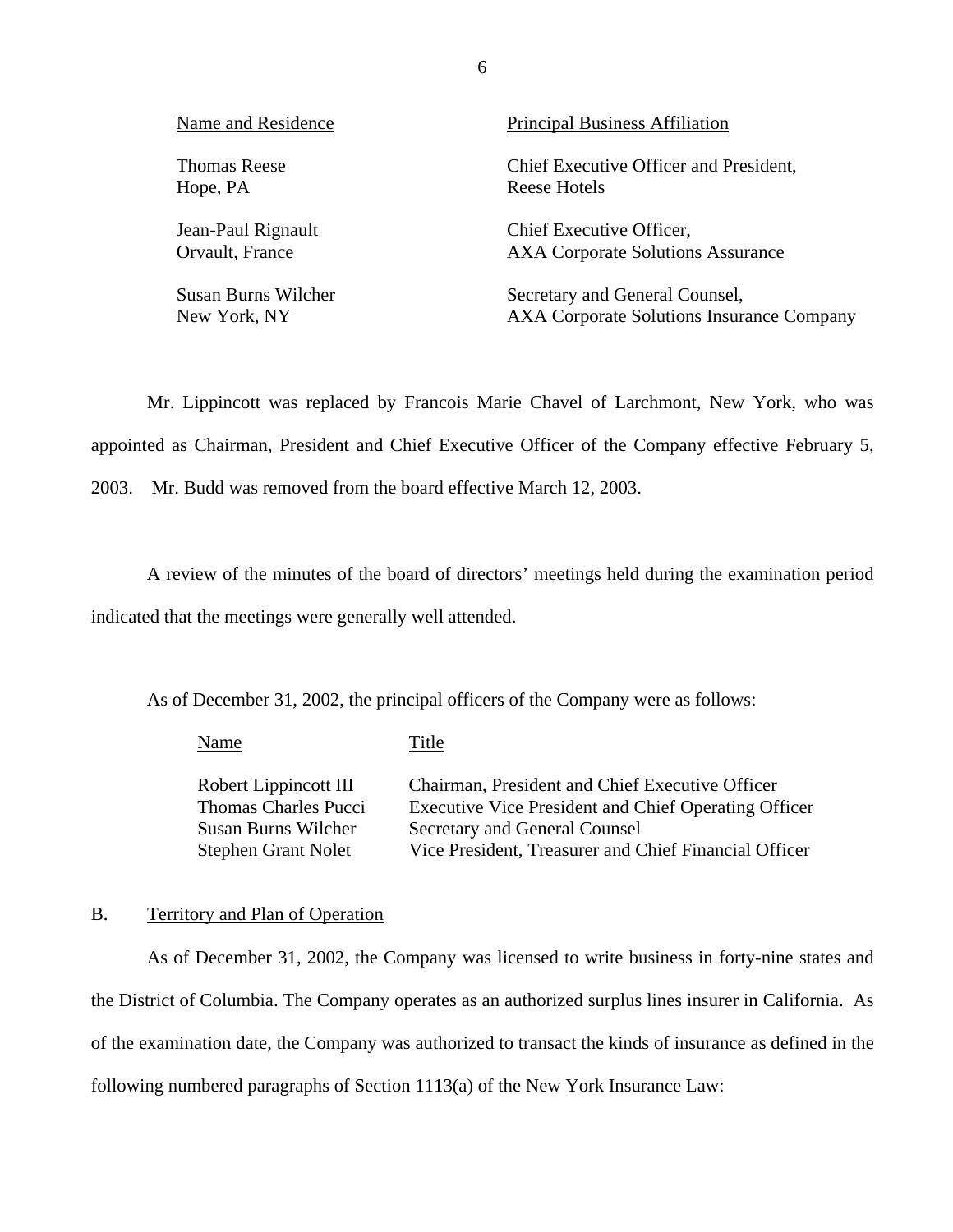| Paragraph | Line of Business                               |
|-----------|------------------------------------------------|
| 3         | Accident & health                              |
| 4         | Fire                                           |
| 5         | Miscellaneous property damage                  |
| 6         | Water damage                                   |
| 7         | Burglary and theft                             |
| 8         | Glass                                          |
| 9         | Boiler and machinery                           |
| 10        | Elevator                                       |
| 11        | Animal                                         |
| 12        | Collision                                      |
| 13        | Personal injury liability                      |
| 14        | Property damage liability                      |
| 15        | Workers' compensation and employers' liability |
| 16        | Fidelity and surety                            |
| 17        | Credit                                         |
| 19        | Motor vehicle and aircraft physical damage     |
| 20        | Marine and inland marine                       |
| 21        | Marine protection and indemnity                |
|           |                                                |

The Company is also licensed to write workers' compensation insurance as may be incident to coverage contemplated under paragraphs 20 and 21 of Section 1113(a), including insurances described in the Longshoremen's and Harbor Workers' Compensation Act (Public Law No. 803, 69<sup>th</sup> Congress, as amended; 33USC Section 901 et. seq. as amended). The Company is also authorized pursuant to Section 4102(c) of the New York Insurance Law, to write insurance of every kind or description outside of the United States and reinsurance of every kind or description.

The Company is also authorized to write special risk insurance pursuant to Article 63 of the New York Insurance Law. This authorized the Company an exemption from filing requirements with respect to rates and forms for any lines authorized except (1) life, (2) annuities, (3) accident and health, (15) workers' compensation and employers' liability, (18) title and (23) mortgage guaranty, or to coverage of personal lines to natural persons for non-business purposes.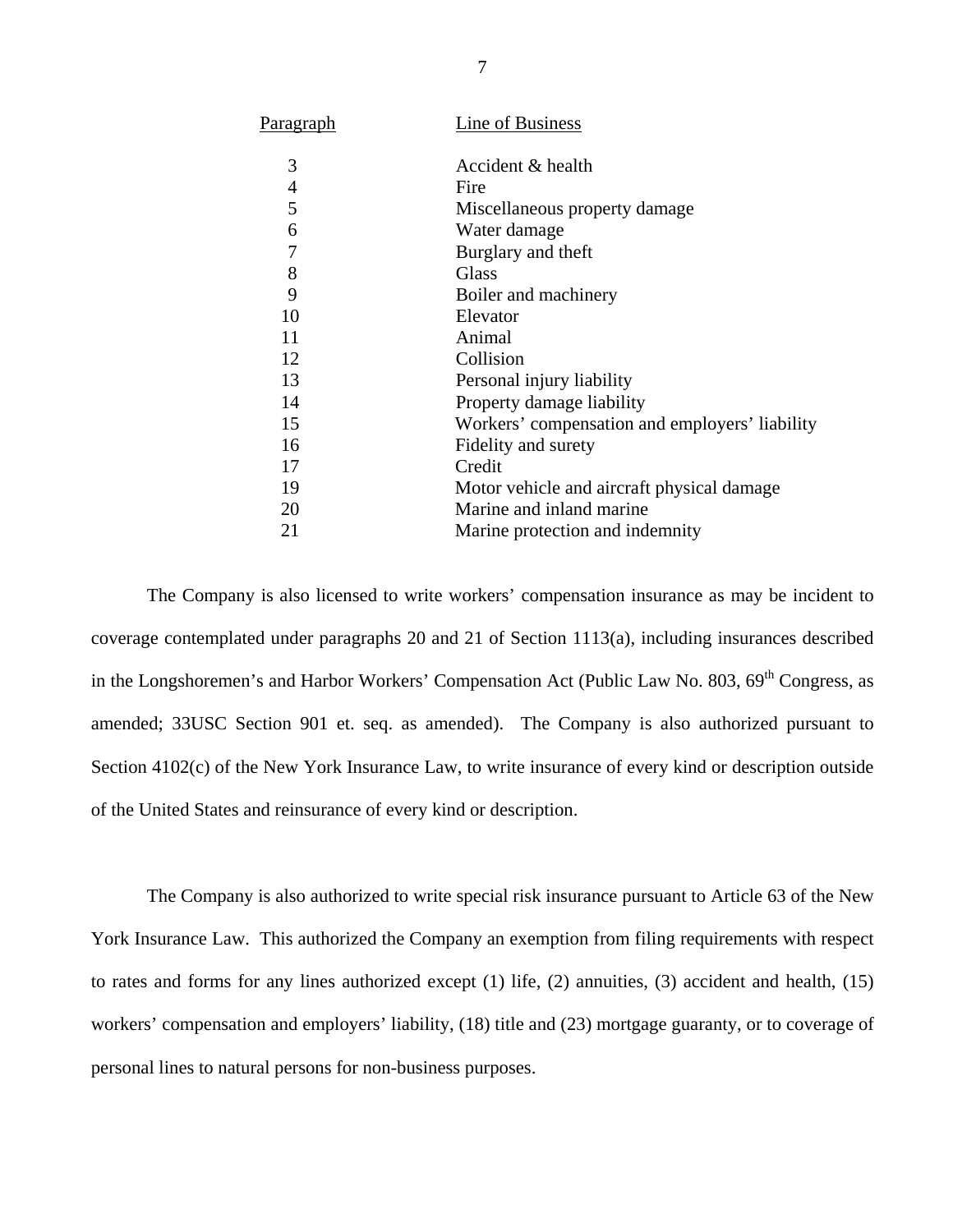In accordance with Section 6303(a) of the New York Insurance Law, the exemption may be granted only if the business is underwritten and transacted from an office within New York and (i) the risk produces a minimum annual premium in excess of \$100,000 or higher, or (ii) the coverage is high loss hazard, or difficult to place, pursuant to a list promulgated by the Superintendent.

Based on the lines of business for which the Company is licensed and the Company's current capital structure, and pursuant to the requirements of Articles 13, 41 and 63 of the New York Insurance Law, the Company is required to maintain a minimum surplus to policyholders in the amount of \$35,000,000.

The following schedule shows the direct premiums written by the Company both in New York and in total for the period under examination:

#### DIRECT PREMIUMS WRITTEN

| Premiums Written in New York State as a<br><b>Total United States percentage of United States Premiums</b> |
|------------------------------------------------------------------------------------------------------------|
|                                                                                                            |
|                                                                                                            |
|                                                                                                            |
|                                                                                                            |
|                                                                                                            |

The Company has historically written multi-line coverage and reverse flow business which includes property, casualty, energy and aviation coverage for foreign owned entities insured by AXA Group on a world-wide basis. The Company insures the United States portion of the global policies and cedes 100% of the risk back to AXA Corporate Solutions, S.A. During 1998 and 2000, management reduced many of its under-performing business segments, such as New York habitational and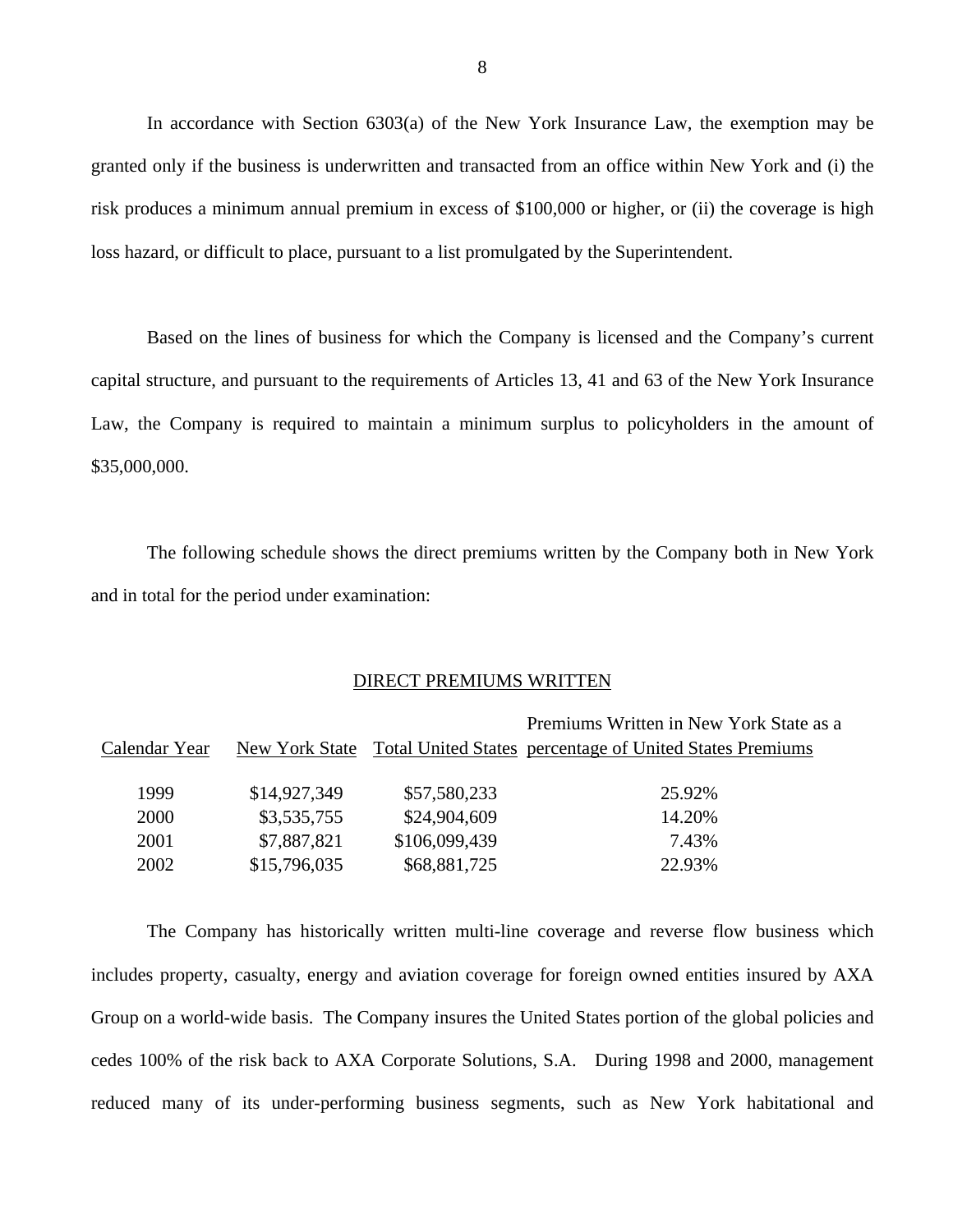<span id="page-12-0"></span>contractors, and Mississippi and Alabama trucking while increasing its corporate business, as noted above. This shift has resulted in reduced premium volumes in recent years. The Company resumed writing in 2001 by concentrating on aviation risks. In 2002, the Company's main book of business consisted of aviation, marine and reverse flow business. In 2003, the Company obtained the Department's approval to write space and telecommunications risks including pre-launch, launch, initial operations and on orbit coverages produced by AXA Space, Inc., an affiliated managing general agent.

#### C. Reinsurance

#### Assumed

The Company assumes a relatively minor volume of business as compared to its direct writings. The Company's assumed business was generated primarily from its participation in various voluntary pools and facultative arrangements.

#### Ceded

The Schedule F data as contained in the Company's filed annual statements was found to fairly reflect its reinsurance transactions.

The examiner reviewed all ceded reinsurance contracts in effect at December 31, 2002. The domestic contracts all contained the required standard clauses including insolvency clauses meeting the requirements of Section 1308 of the New York Insurance Law.

The Company is one of the ceding parties in the group property excess of loss contracts that are placed through AXA Cessions, an affiliate. Section 1505(d)(2) of the New York Insurance Law states:

"(d) The following transactions between a domestic controlled insurer and any person in its holding company system may not be entered into unless the insurer has notified the superintendent in writing of its intention to enter into any such transaction at least thirty days prior thereto, or such shorter period as he may permit, and he has not disapproved it within such period:… (2) reinsurance treaties or agreements;"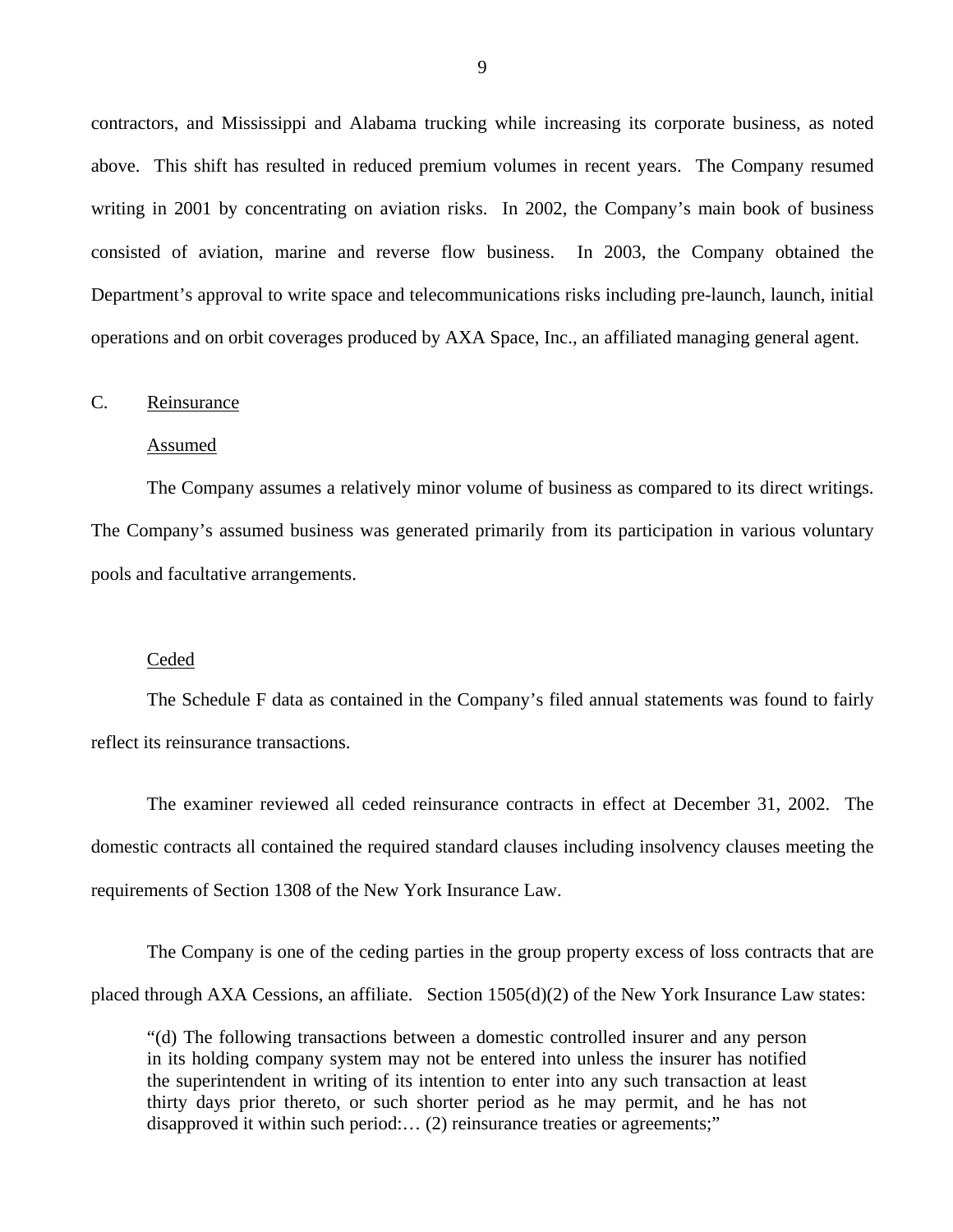It is recommended that the Company submit all inter-company contracts to the Department in accordance with Section 1505(d)(2) of the New York Insurance Law.

A review of the group property excess of loss contracts noted that: (1) the contracts do not contain the insolvency clause in accordance with Section 1308 of the New York Insurance Law; and (2) the contracts do not contain an intermediary clause in accordance with Part 125.6 of the Department Regulation 20. The amounts reflected as recoverable under these contracts are not material to the Company's financial position. However, it is recommended that the Company amend the group property excess of loss contracts to include the required insolvency clause in accordance with Section 1308 of the New York Insurance Law. A similar recommendation was made in the prior report on examination.

It is also recommended that the Company amend the group property excess of loss contracts to include the intermediary clause in accordance with Part 125.6 of the Department Regulation 20. A similar recommendation was made in the prior report on examination.

As of September 2, 2003, the Company has not yet obtained the executed interest and liabilities pages for the completed group property contracts. It is recommended the Company have all ceding contracts executed within nine months of the effective date, as required by Paragraph 23 of SSAP No. 62 of the NAIC Accounting Practices and Procedures Manual, in order to account for the coverage provided as prospective reinsurance. It is also recommended that the Company obtain the executed reinsurance contracts in a timely manner in accordance with Part 125.2 of the Department Regulation 20.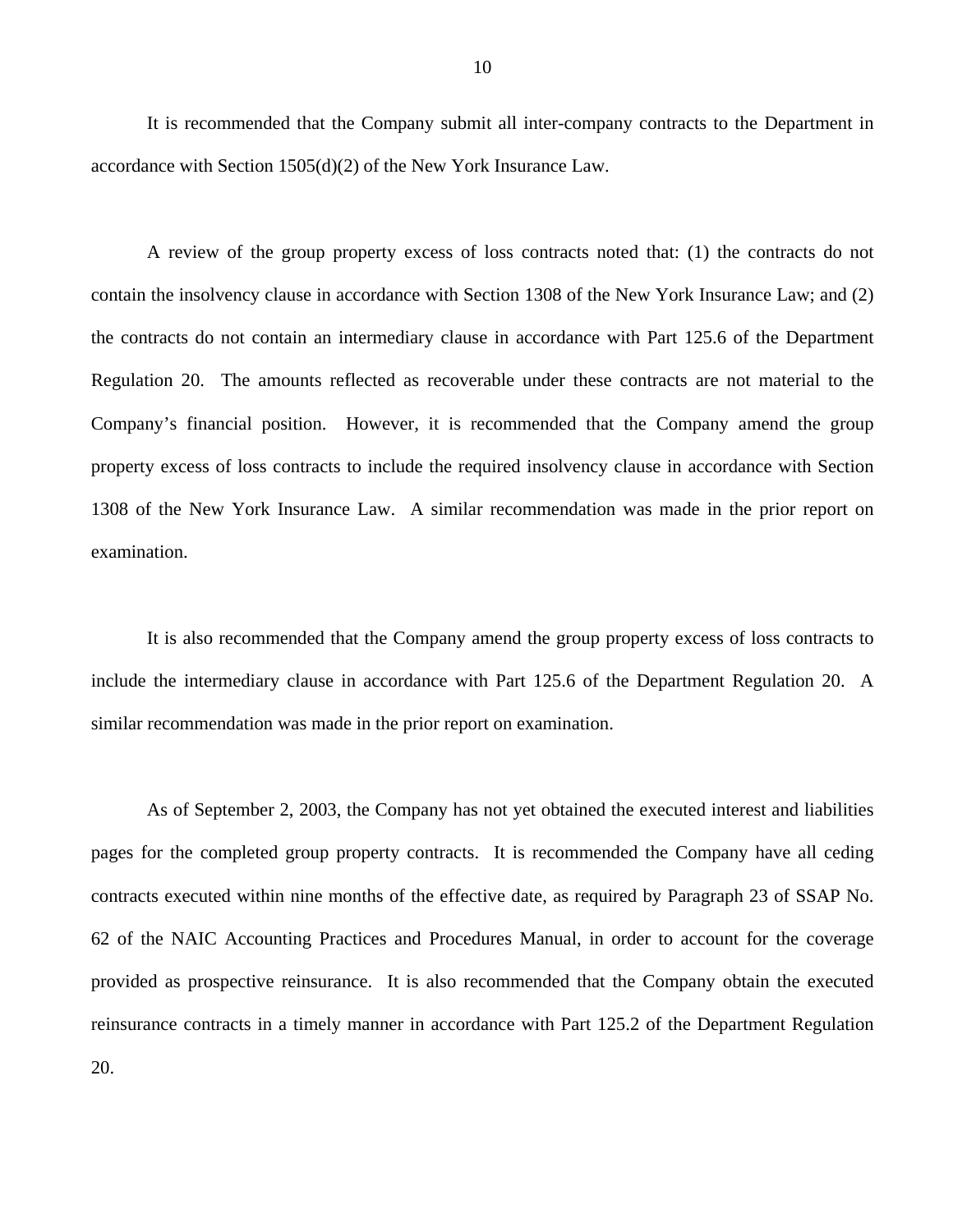The following is a description of the Company's ceded reinsurance program in effect at

December 31, 2002:

| <b>Type</b>                                                                                                            | <b>Limit and Retention</b>                                                                                                                                                                     |
|------------------------------------------------------------------------------------------------------------------------|------------------------------------------------------------------------------------------------------------------------------------------------------------------------------------------------|
| Marine<br>Marine Cargo Quota Share<br>100% Authorized                                                                  | 100% quota share                                                                                                                                                                               |
| <b>Reverse Flow</b><br>100% Quota Share Facultative<br>100% Authorized                                                 | Up to $100\%$                                                                                                                                                                                  |
| <b>Aviation</b><br>95% Quota Share Facultative<br>100% Authorized                                                      | Up to $95%$                                                                                                                                                                                    |
| Property<br><b>First Property Excess of Loss</b><br>86.50% Authorized<br>13.50% Unauthorized                           | \$4,000,000 excess of \$1,000,000 per risk subject to<br>\$12,000,000 each occurrence;<br>3 reinstatements subject to \$16,000,000 per contract<br>year.                                       |
| Second Property Excess of Loss<br>60.25% Authorized<br>39.50% Unauthorized                                             | \$11,000,000 excess of \$5,000,000 per risk subject<br>to \$22,000,000 each occurrence;<br>3 reinstatements subject to \$44,000,000 per contract<br>year.                                      |
| Third Property Excess of Loss<br>86% Authorized<br>14% Unauthorized                                                    | \$15,000,000 excess of \$16,000,000 per risk subject<br>to \$15,000,000 each occurrence or \$15,000,000 per<br>contract year;<br>1 reinstatement subject to \$30,000,000 per contract<br>term. |
| Group Property Excess of Loss<br><b>First Layer Property Damage Excess</b><br>of Loss Reinsurance<br>100% Unauthorized | \$17,500,000 excess of 30,000,000 per occurrence<br>subject to 2 reinstatements and limit to \$52,500,000<br>per contract year and \$17,500,000 per event.                                     |
| <b>Second Layer Property Damage</b><br><b>Excess of Loss Reinsurance</b><br>100% Unauthorized                          | \$20,500,000 excess of \$47,500,000 per occurrence<br>subject to 1 reinstatement with limit of \$41,000,000<br>per contract year and \$20,500,000 per event.                                   |
|                                                                                                                        | Limit increases to \$20,750,000 for risks ceded to the<br>2001 Declarative XL with inception date after<br>01/01/2001.                                                                         |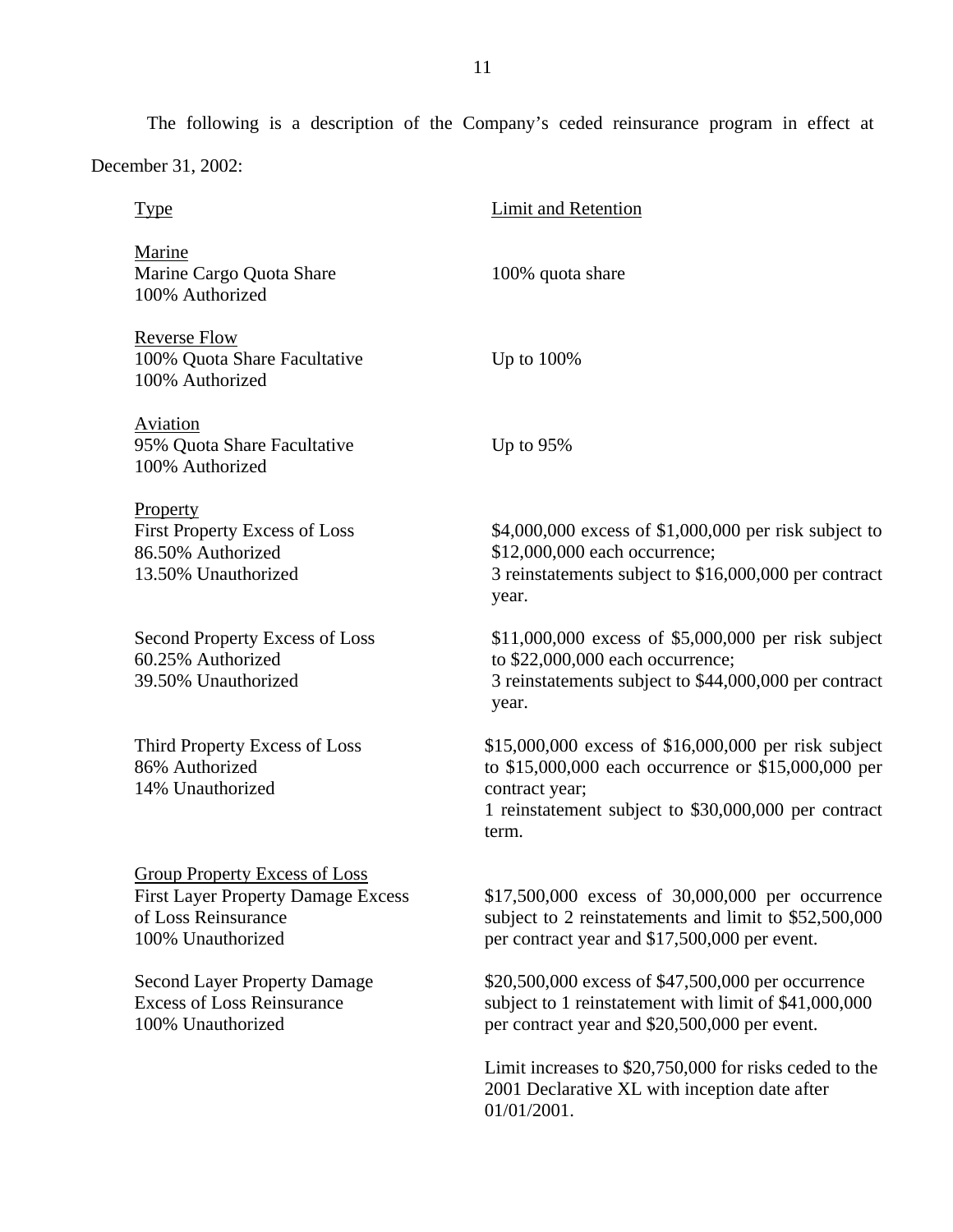| Type                                                                                                                                                      | Limit and Retention                                                                                                                              |
|-----------------------------------------------------------------------------------------------------------------------------------------------------------|--------------------------------------------------------------------------------------------------------------------------------------------------|
| <b>Property Damage Declarative</b><br>(Facultative) Excess of Loss<br>100% Unauthorized                                                                   | \$68,000,000 excess of \$68,000,000 per occurrence.                                                                                              |
| Property Damage Per Risk Excess of<br>Loss Reinsurance on Unknown<br><b>Accumulations / Possible Maximum</b><br>Loss (PML) Errors / Tenant's<br>Liability | \$40,000,000 excess of \$68,000,000 to \$136,000,000<br>per occurrence.<br>Retention varies depending on declarative excess of<br>loss coverage. |

100% Unauthorized

There were extensive changes in the Company's ceded reinsurance program since the last examination. Most of the ceded reinsurance agreements in effect previously were terminated due the Company's shift in underwriting philosophy. The Company discontinued the energy program and directors' and officers' program in 2001. In 2002, the home foreign program, umbrella and excess treaty, the Euro-Link casualty agreements and catastrophe excess of loss treaties were terminated. The Company also commuted the surety contracts and terminated the underwriting agreement with First Indemnity of America Insurance Company ("FIA"), which is currently under the supervision of the New Jersey Department of Banking and Insurance.

As of December 31, 2002, the Company had \$31,000,000 excess of \$1,000,000 of property per risk coverage with U.S. reinsurers. In addition, the Company was one of the parties to the group property excess of loss per occurrence contracts which AXA Group placed through AXA Cessions, an affiliate.

The Company entered into facultative arrangements with AXA Corporate Solutions Assurance, S.A., an affiliated French insurer, for aviation and reverse flow business. Reverse flow risks cover U.S.

12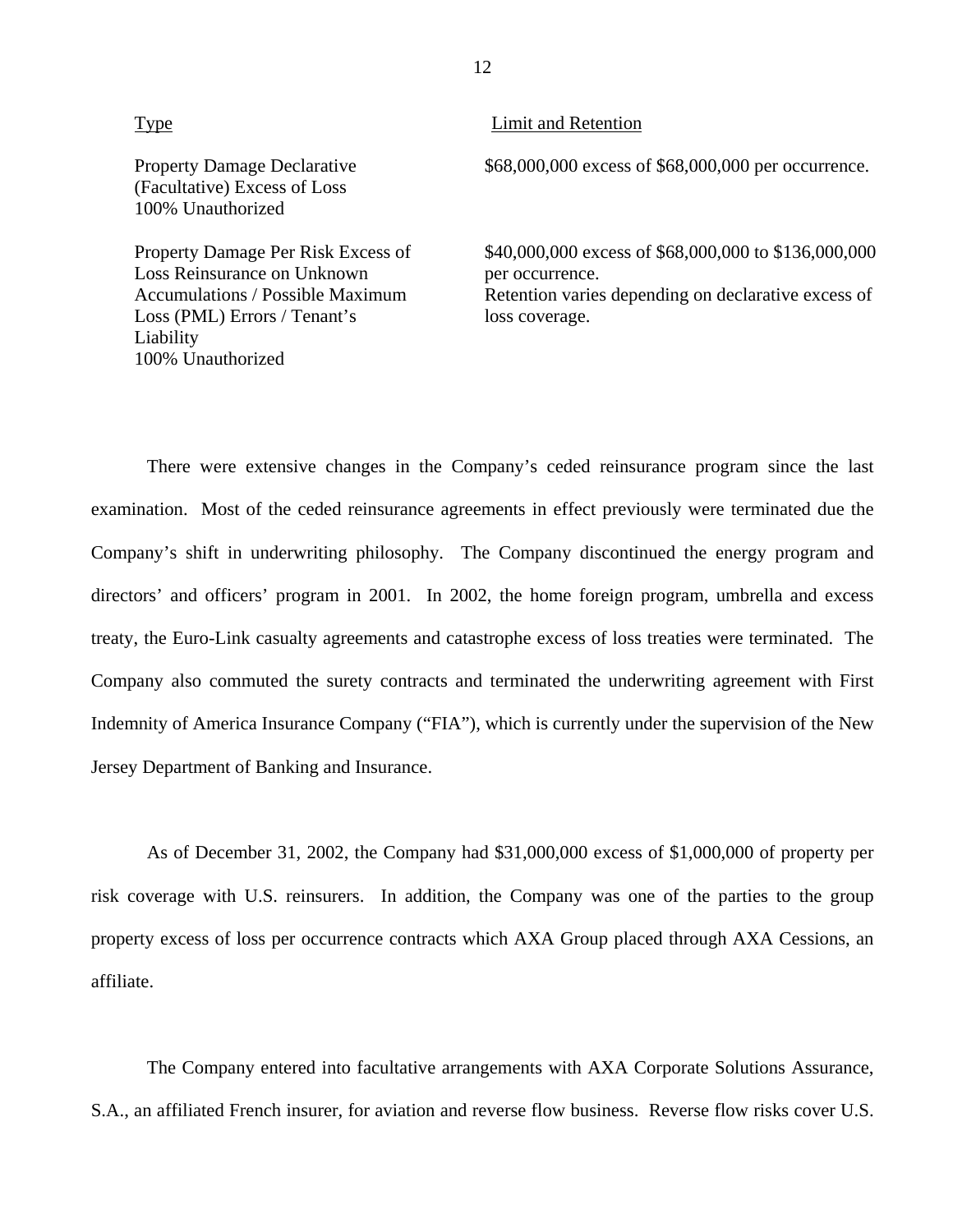property and casualty exposures of global policies written by AXA Group. Aviation risks are 95% ceded and reverse flow risks are 100% ceded. In addition, the Company had a 100% quota share marine cargo reinsurance agreement with AXA Corporate Solutions Assurance, S.A.

#### Loss Portfolio Transfer

 agreement were not material to the Company's financial position as of the examination date. Nonetheless, it is recommended that the Company account for all loss portfolio transfers effective prior Effective September 30, 1998, the Company entered into a loss portfolio transfer agreement, whereby a segment of its liabilities for known and unknown losses incurred prior to the effective date of the agreement were transferred to an unaffiliated reinsurer. The Company did not account for this transaction according to the provisions of Department Regulation 108. However, no change was made to the financial statements contained in this report due to the fact that the liabilities covered by the to January 1, 2001 in accordance with the provisions of Department Regulation 108.

#### Letters of Credit

The letters of credit obtained by the Company in order to take credit for cessions made to unauthorized reinsurers were reviewed for compliance with Department Regulation 133. The review revealed that several letters of credit with balances of \$19,493,698 at December 31, 2002 were not in compliance with Part 79.3 of Regulation 133. Those letters do not contain the term "For Internal Identification Purposes Only" in the identification section. The term is included to prevent any affect on the Company's ability to draw on the letters of credit. It is recommended that the Company amend the letters of credit upon their renewals to include all required clauses set forth in Part 79.3 of the Department Regulation 133.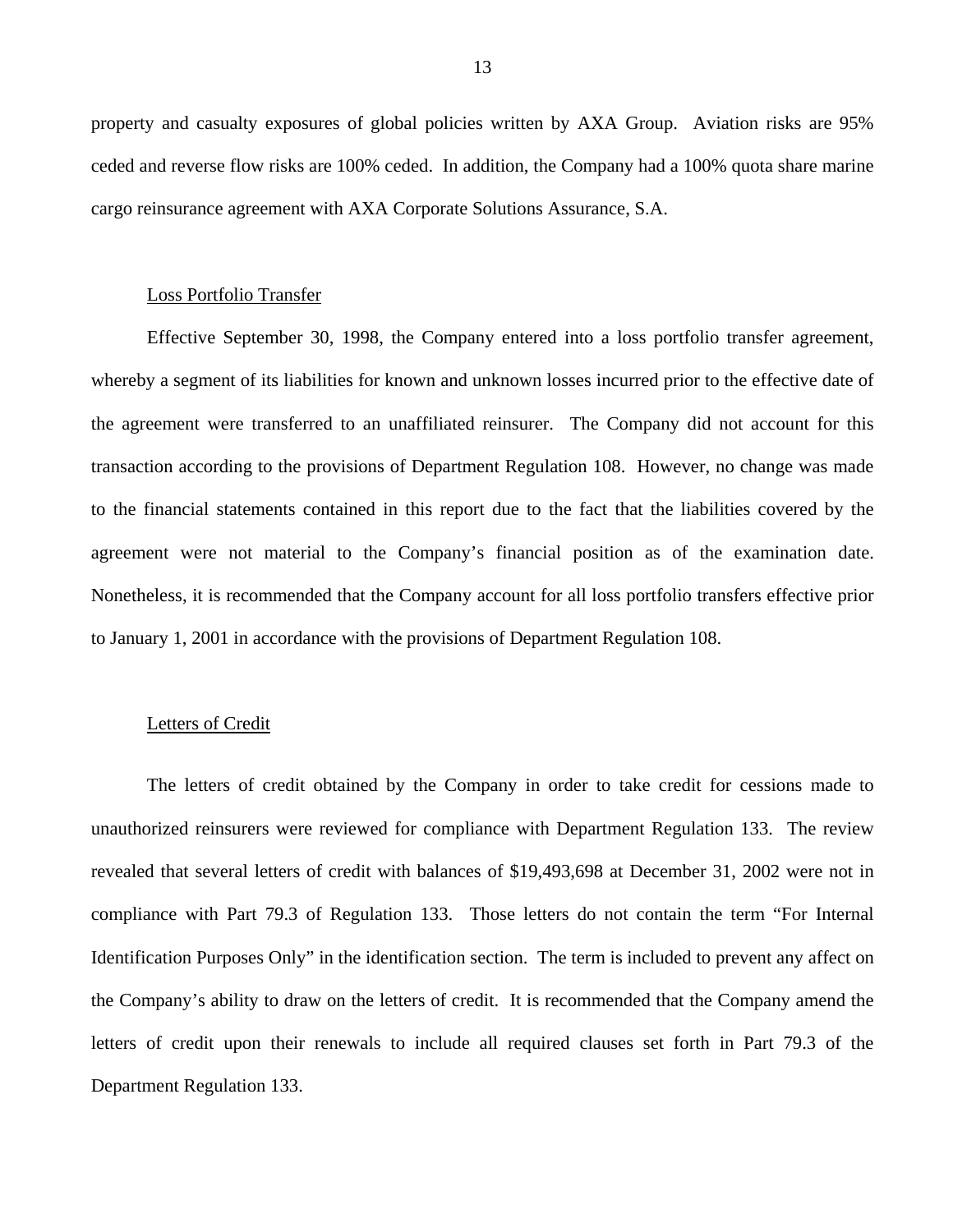### <span id="page-17-0"></span>D. Holding Company System

The Company is a member of the AXA Group. The Company is a wholly-owned subsidiary of AXA Delaware LLC, a limited liability corporation domiciled in Delaware, which is ultimately controlled by AXA.

A review of the holding company registration statements filed with this Department indicated that such filings were complete and were filed in a timely manner pursuant to Article 15 of the New York Insurance Law and Department Regulation 52.

The following is an abbreviated chart of the holding company system at December 31, 2002, reflecting only the direct line of parents and subsidiaries related to the Company: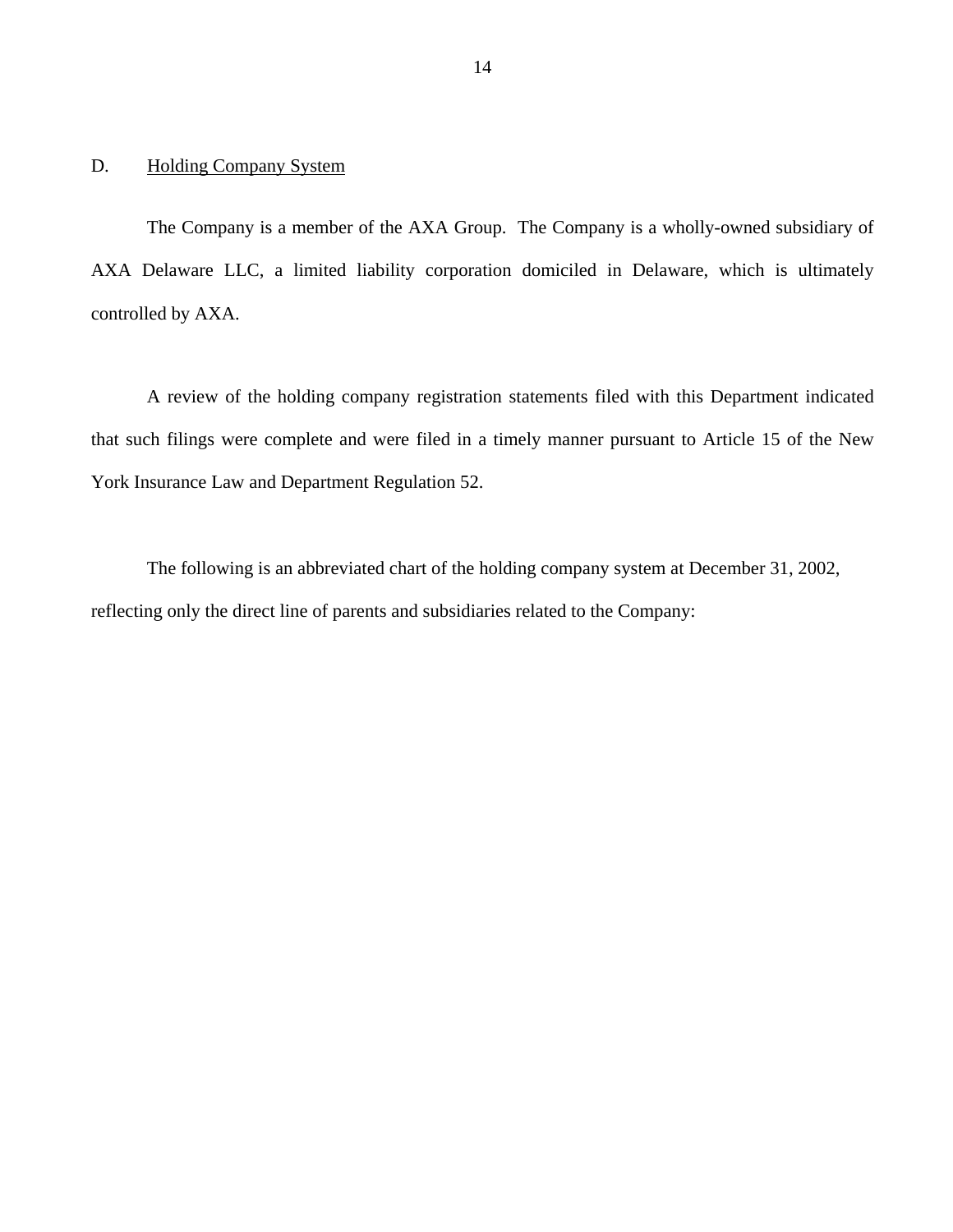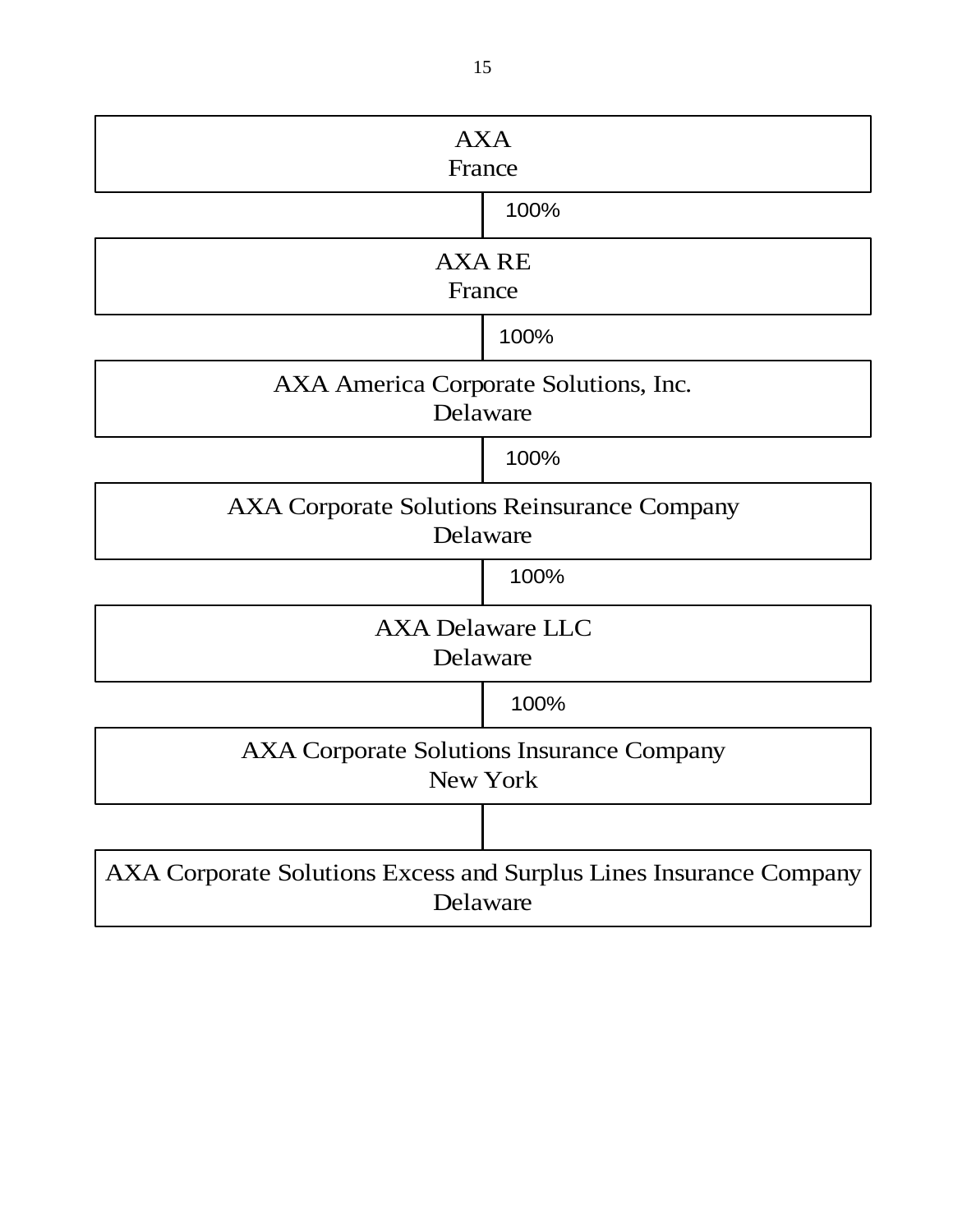At December 31, 2002, the Company was a party to the following agreements with other members of its holding company system:

#### Guaranty Agreement with AXA Re

The Company entered into a guaranty agreement with AXA Re effective July 1, 2001, for the purpose of strengthening the Company's A. M. Best rating. AXA Re unconditionally guarantees that upon the Company's written demand, AXA Re will make funds available in cash to the Company for the timely payment of claims made under the insurance and reinsurance contracts issued by the Company during the term of the guaranty agreement. In the event the Company cannot respond within a reasonable time, the policyholders of insurance and reinsurance contracts issued by the Company are authorized under this guaranty agreement to proceed directly against AXA Re. The agreement was not filed with the Department prior to its implementation, but was filed during the course of this examination. This agreement would fall under the purview of Section 1505(d) of the Insurance Law and require the Superintendent's approval prior to implementation. However, the agreement was not filed until February 2003, as a result of this examination. It is recommended that the Company comply with the provisions of Section 1505(d)(3) of the New York Insurance Law.

#### Cost Allocation Agreement with AXA Re

The Company entered into a cost allocation agreement with AXA Re effective February 27, 2002. Under the terms of this agreement, AXA Re provides a variety of services to the consumer, including but not limited to, knowledge management, information technology, international programs, corporate control and audit, legal, tax, financial, human resources, matrix organization, marketing, communication, investment management. AXA Re also agrees to provide office space, facilities and equipment necessary to operate ACSIC. The Department approved the agreement on February 26, 2002.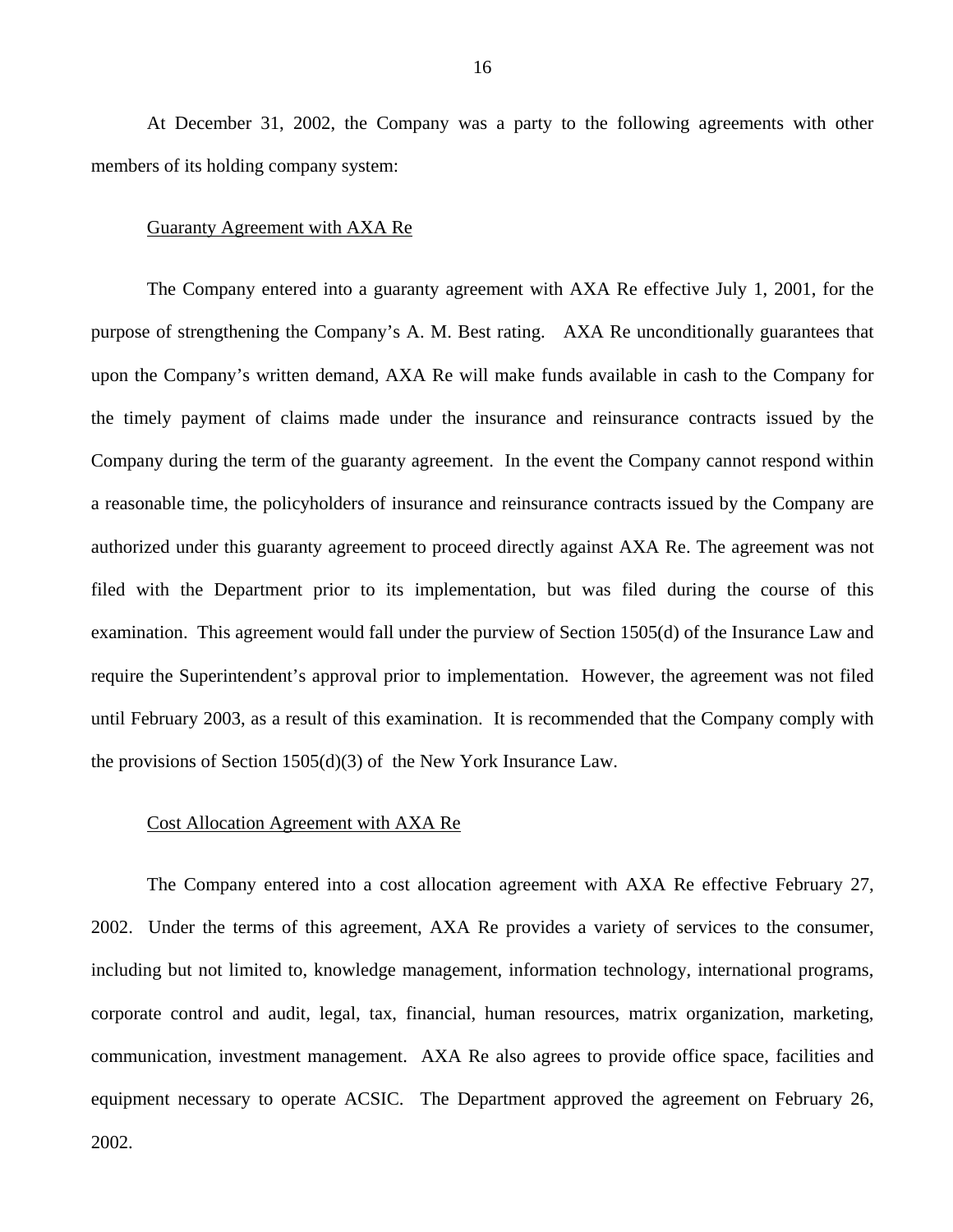#### <span id="page-20-0"></span>Service Agreement with AXA Corporate Solutions

The Company entered into a service agreement with AXA Corporate Solutions effective December 4, 2001. The agreement provides for AXA Corporate Solutions to provide certain services to the Company, including, but not limited to, underwriting, claims and investments. The Department approved the agreement pursuant to Section 1505(d)(3) of the New York Insurance Law on November 27, 2001.

#### Discretionary Investment Management Agreement

The Company entered into a discretionary investment management agreement with an affiliate, Alliance Capital Management L.P., ("Alliance"), effective June 6, 2002. The agreement allows Alliance full discretion to trade securities in an investment account funded by the Company. All assets of the account are kept with a third party custodian. The Department approved the Agreement on June 4, 2002.

#### Tax Allocation Agreement

The Company entered into a Tax Allocation Agreement with AXA Re effective April 2, 2001. The Department approved the agreement pursuant to Section 1505 of the New York Insurance Law and Department Circular Letter No. 33 (1979) on November 29, 2000.

### E. Abandoned Property Law

Section 1316 of the New York Abandoned Property Law provides that amounts payable to a resident of this state from a policy of insurance, if unclaimed for three years, shall be deemed to be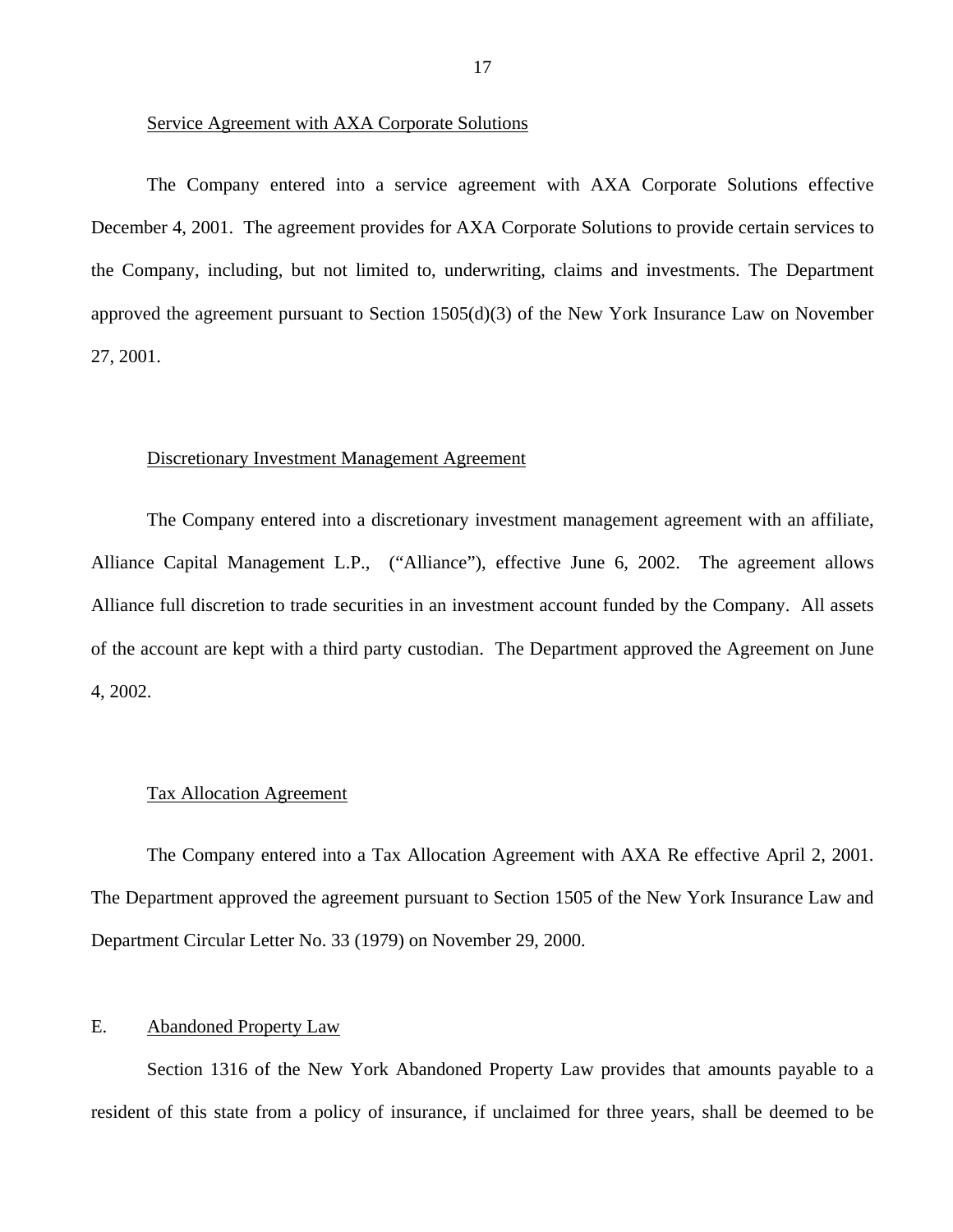abandoned property. Such abandoned property shall be reported to the comptroller on or before the first day of April each year. Such filing is required of all insurers regardless of whether or not they have any abandoned property to report.

The Company could not provide documentation that such reports were filed for calendar years 1999 and 2001. It is recommended that the Company submit the appropriate amount of escheated funds to the State Comptroller in accordance with Section 1316 of the Abandoned Property Law. It is also recommended that the Company maintain proper documentation indicating that such reports were filed.

#### F. Significant Operating Ratios

The following ratios have been computed as of December 31, 2002, based upon the results of this examination:

| Net premiums written in 2002 to surplus as regards policyholders                       | $0.10$ to 1 |
|----------------------------------------------------------------------------------------|-------------|
| Liabilities to liquid assets (cash and invested assets less investments in affiliates) | $156\%*$    |
| Premiums in course of collection to surplus as regards policyholders                   | $62\%*$     |

The above ratios denoted with an asterisk fall outside the benchmark ranges set forth in the Insurance Regulatory Information System of the National Association of Insurance Commissioners. The unusual results were due to: (1) a run-off of certain business segments, (2) a dramatic decrease in premium writings, (3) high operating cost due to restructuring and (4) aviation losses due to the September  $11<sup>th</sup>$  disaster and the crash of American Airlines Flight 587.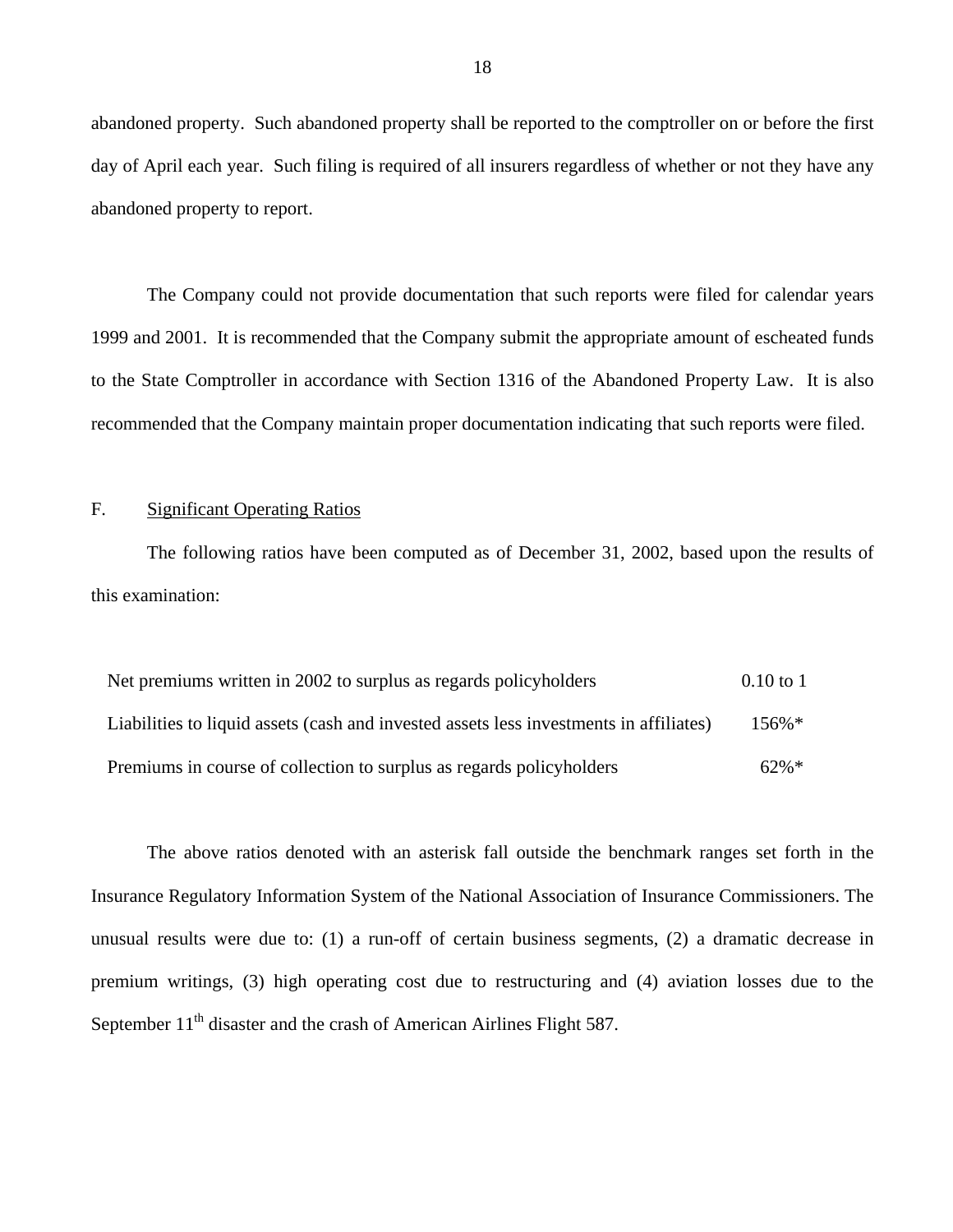The underwriting ratios presented below are on an earned/incurred basis and encompass the four year period covered by this examination:

|                                              | Amounts        | Ratios  |
|----------------------------------------------|----------------|---------|
| Losses and loss adjustment expenses incurred | \$78,916,629   | 102.70% |
| Other underwriting expenses incurred         | 43,339,306     | 56.40   |
| Net underwriting loss                        | (45, 412, 113) | (59.10) |
| Premiums earned                              | \$76,843,822   | 100.00% |

#### G. Accounts and Records

#### Minimum Capital Investments

Section 1402(a) of the New York Insurance Law provides that:

"Before investing its funds in any other investments, every domestic insurer shall invest and maintain an amount equal to the greater of the minimum capital required by law or the minimum surplus to policyholders required to be maintained by law for a domestic stock corporation authorized to transact the same kinds of insurance, only in investments of the types specified in this section which are not in default as to principal or interest. Investments equal in value, determined pursuant to section one thousand four hundred fourteen of this article, to such amount and of such types shall at all times be maintained free and clear from any security interest other than as impressed upon a deposit with any government within the United States for the security of all policyholders or all policyholders and creditors of the insurer or upon trusteed assets held in trust for the security of all policyholders and creditors of the insurer".

A review of the Company's investments as of December 31, 2002 indicated that the Company

did not have sufficient investments to meet the minimum capital investment requirements set forth in

Section 1402(a) of the New York Insurance Law as follows:

| 1. Minimum capital/surplus to policyholders required by Law                          | \$35,000,000 |
|--------------------------------------------------------------------------------------|--------------|
| 2. United States obligations (including agencies)                                    | \$21,831,001 |
| 3. Direct obligations of New York (including any municipality)                       |              |
| 4. Direct obligations of any state of the United States                              | $\Omega$     |
| 5. Obligations security secured by first mortgage loans, as per Section 1404         | $\Omega$     |
| 6. Obligations deposited with other states NOT for ALL policyholders per Schedule E, |              |
| Part 2                                                                               | (3,876,307)  |
| 7. Total Section 1402 Qualifying Investments                                         | \$17,954,694 |
| 8. Deficiency                                                                        | \$17,045,306 |
|                                                                                      |              |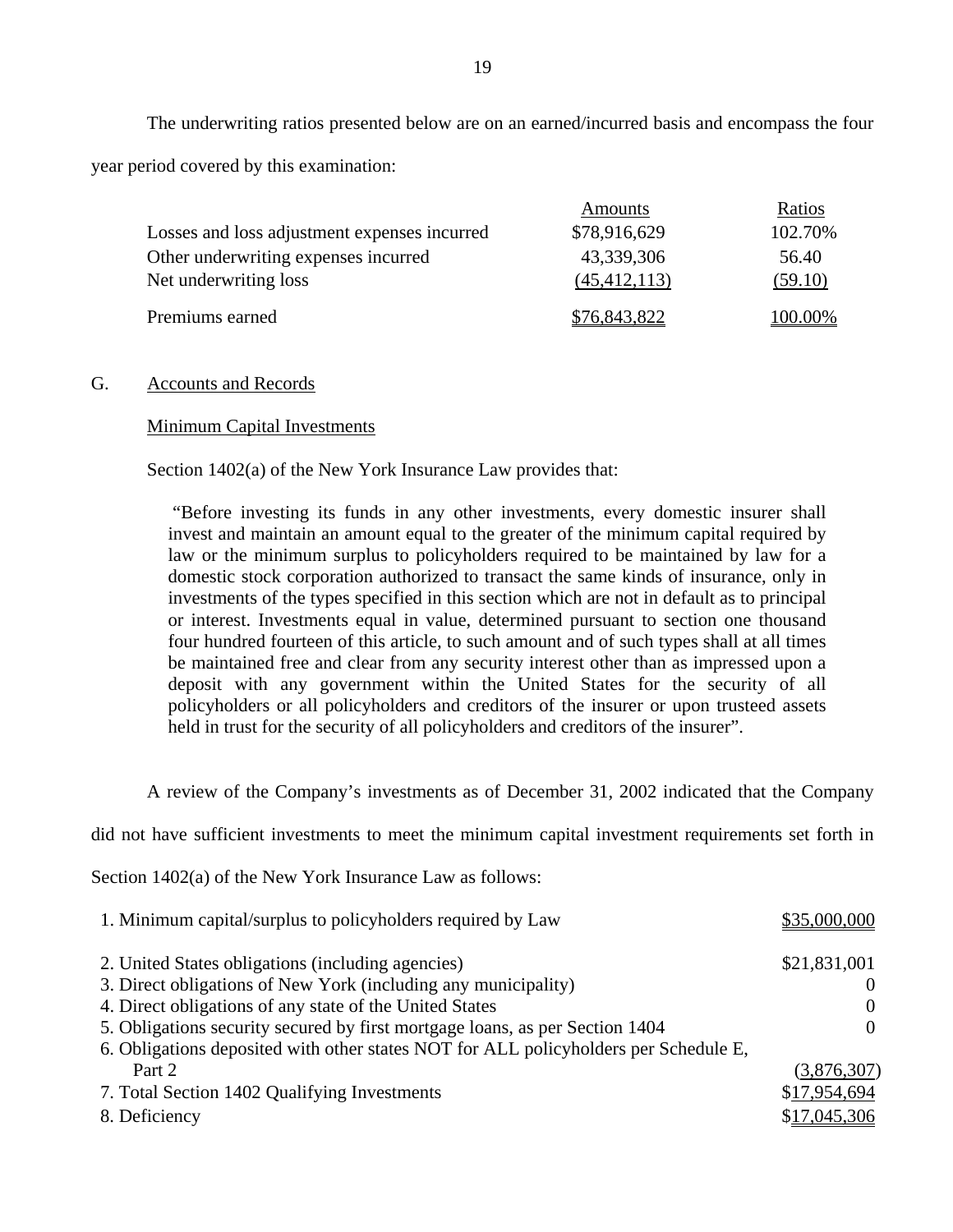When informed of the deficiency in its minimum capital investments, the Company acquired the additional conforming investments in June of 2003 to meet the minimum capital investment requirements of this section. It is recommended that the Company monitor its investment to ensure compliance with Section 1402 of the New York Insurance Law.

#### Custodial Agreement

A review of the custodial agreement and amendments with State Street Bank indicated that the agreement and amendments do not contain all of the protective clauses set forth in Part 1-General, Section IV, Subsection H - Custodial or Safekeeping Agreements of the NAIC Financial Condition Examiners Handbook. The Company subsequently amended the agreement to comply with the NAIC Financial Condition Examiners Handbook requirements.

#### Inter-Company Balances

It was noted that while the Company ultimately settled its inter-company receivable balances, such settlements were not in accordance with Department Circular Letter No. 15 (1975). Amounts over ninety days due were still reported in its annual statement as admitted assets. It is recommended that the Company settle its inter-company balances in a timely manner and non-admit any intercompany balances that are over ninety days due.

#### Securities Lending Practices

As of December 31, 2002, the Company loaned United States treasury bonds with par value of \$8,650,000 to State Street Bank, its custodian. The Company did not disclose the leasing transactions either in Schedule D or in the general interrogatories of the annual statement. It is recommended that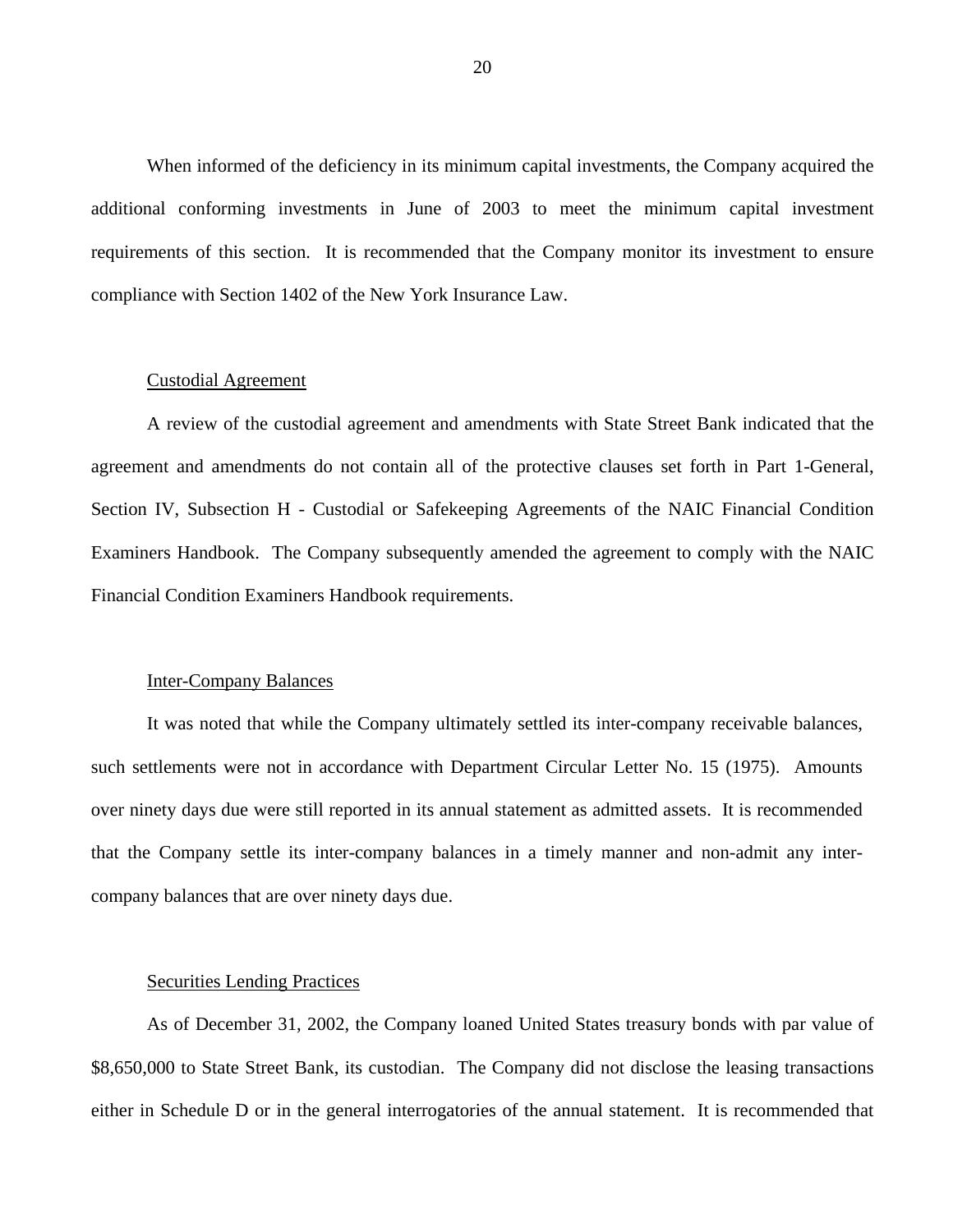the Company disclose loaned securities transactions in its annual statement in accordance with the annual statement instructions.

#### Written Procedures for Agents' Balances

It appears that the Company did not have written procedures for aging, reconciliation, settlements and write - off of agents' balances. It is recommended that the Company establish written procedures for aging and reconciliation of agents' balances, timely settlements of receivables and write off of uncollectibles.

#### Premiums and Agents' Balances in Course of Collection

The Company reported \$16,645,831 of installment premiums for aviation as premiums in course of collection in the 2002 annual statement. The Company reclassified the installment premiums to premiums, agents' balances and installments booked but deferred and not yet due in 2003.

The Company did not account for overdue agents' balances in accordance with Section 1301(a)(11) of the New York Insurance Law and SSAP No. 6 of the NAIC Accounting Practices and Procedures Manual. The Company used determination dates other than the due dates specified in SSAP No. 6 for calculation of overdue amounts. It is recommended that the Company report overdue agents' balances in accordance with Section  $1301(a)(11)$  of the New York Insurance Law and SSAP No. 6 of the NAIC Accounting Practices and Procedures Manual.

As a result of this examination, the Company has started recognizing overdue agents' balances based upon the due dates for the June 30<sup>th</sup> 2003 quarterly statement. However, a review of the aged agents' balances report as of June 30, 2003, indicated that the Company still was not in compliance with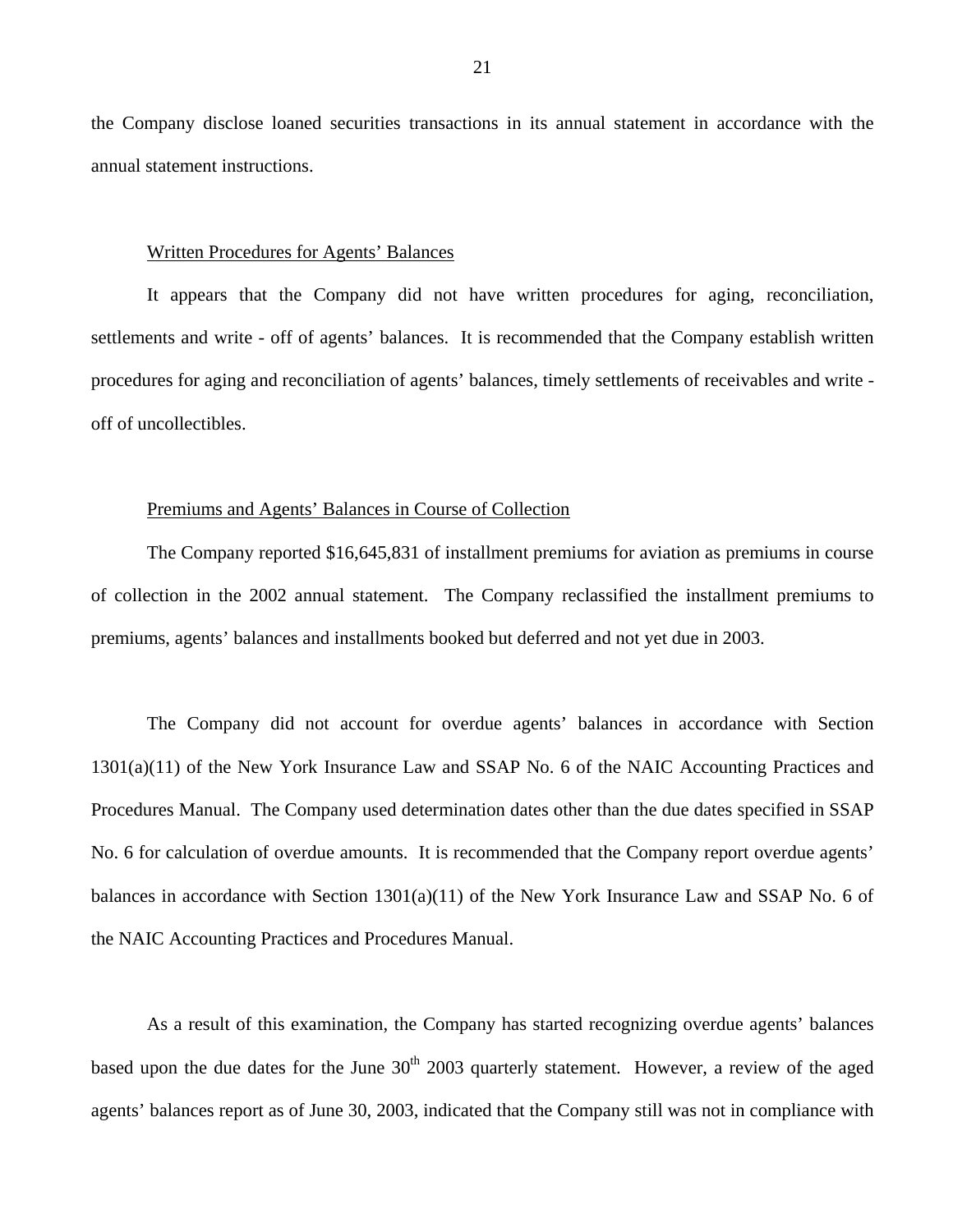SSAP No. 6 of the NAIC Accounting Practices and Procedures Manual. Instead of writing off old credits, the Company netted the old credits with current receivables.

#### Premiums, Agents' Balances and Installments Booked but Deferred and Not Yet Due

As mentioned above, the Company reported \$16,645,831 of installment premiums for aviation as premiums in course of collection in the 2002 annual statement. The amount was subsequently reclassified to the proper account.

It is recommended that the Company report installment premiums in accordance with the annual statement instructions in all future statements. It is also recommended that the Company report overdue installment premiums in accordance with Part 110.1 of the Department Regulation 13A and SSAP No. 6 of the NAIC Accounting Practices and Procedures Manual. The Company has started recognizing installment premiums in its June  $30<sup>th</sup>$  2003 quarterly statement. However, the Company still has not reported overdue installment premiums in accordance with Part 110.1 of the Department Regulation 13A and SSAP No. 6 of the NAIC Accounting Practices and Procedures Manual.

#### Electronic Data Processing Equipment

The Company neglected to post the depreciation expenses of \$13,233 for third quarter 2002 for electronic data processing equipment. It is recommended that the Company review the procedures for depreciation to ensure depreciation of assets are properly recorded.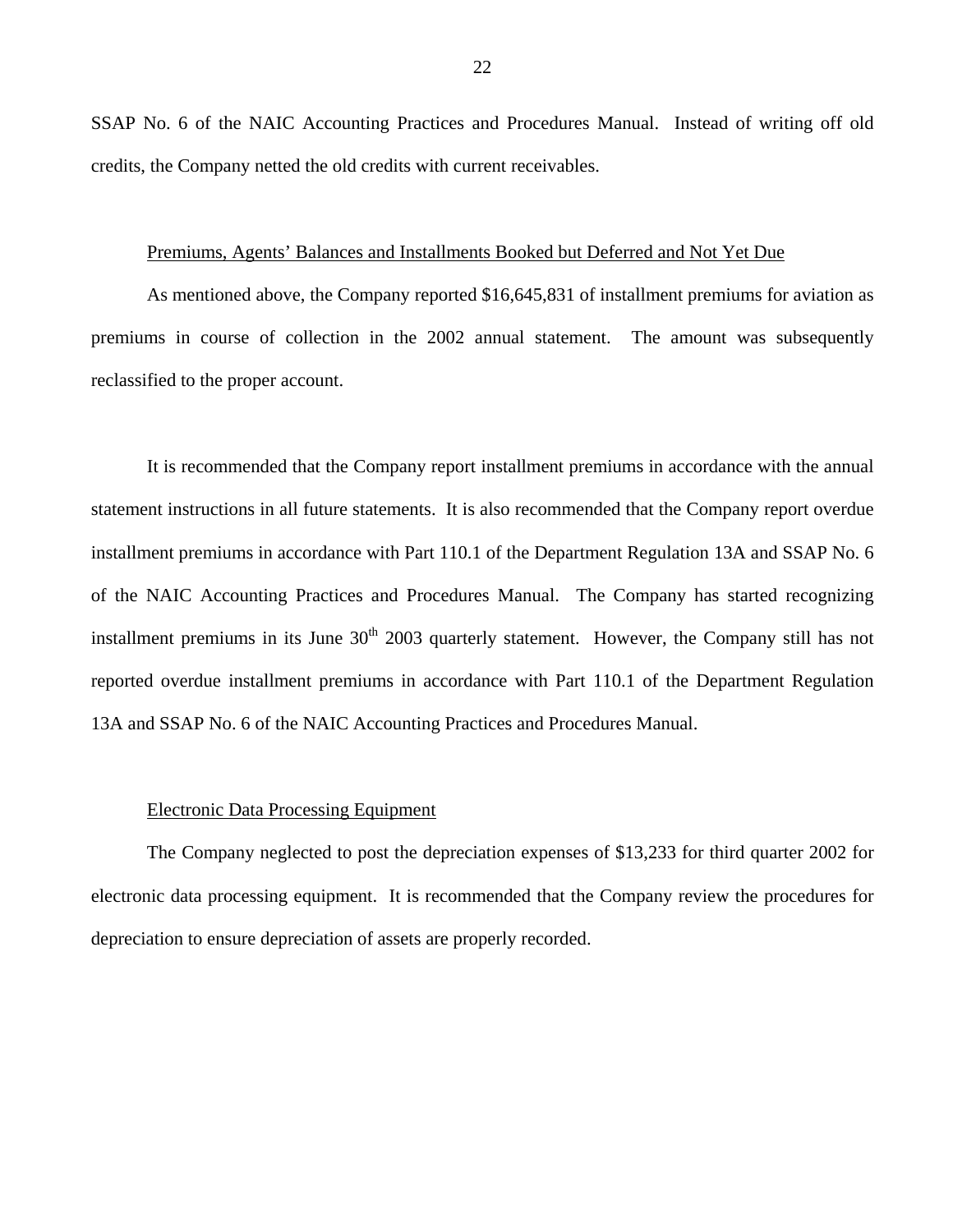### **3. FINANCIAL STATEMENTS**

### A Balance Sheet

The following shows the assets, liabilities and surplus as regards policyholders as determined by this examination as of December 31, 2002 and as reported by the Company:

| Assets                                 |                | <b>Assets Not</b>    | Net Admitted   |
|----------------------------------------|----------------|----------------------|----------------|
|                                        | Assets         | Admitted             | Assets         |
| <b>Bonds</b>                           | \$82,872,016   | \$<br>$\overline{0}$ | \$82,872,016   |
| Preferred stocks                       | 1,449,000      | $\overline{0}$       | 1,449,000      |
| Common stocks                          | 32,571,761     | $\boldsymbol{0}$     | 32,571,761     |
| Real estate held for sale              | 856,000        | $\overline{0}$       | 856,000        |
| Cash and short-term investments        | 6,878,031      | $\overline{0}$       | 6,878,031      |
| Premiums and agents' balances in       |                |                      |                |
| course of collection                   | 57,254,881     | 1,453,964            | 55,800,917     |
| Premiums, agents' balances and         |                |                      |                |
| installments booked but deferred       |                |                      |                |
| and not yet due                        | $\overline{0}$ | $\overline{0}$       | $\overline{0}$ |
| Reinsurance recoverables on loss       |                |                      |                |
| and loss adjustment expense payments   | 48,825,893     | $\boldsymbol{0}$     | 48,825,893     |
| Federal and foreign income taxes       |                |                      |                |
| recoverable                            | 50,175,293     | 45,838,274           | 4,337,019      |
| EDP equipment and software             | 171,617        | 0                    | 171,617        |
| Interest, dividends and real estate    |                |                      |                |
| income due and accrued                 | 1,142,499      | $\overline{0}$       | 1,142,499      |
| Receivable from parent,                |                |                      |                |
| subsidiaries and affiliates            | 9,699,956      | $\boldsymbol{0}$     | 9,699,956      |
| Equities and deposits in pools and     |                |                      |                |
| associations                           | 651,898        | $\theta$             | 651,898        |
| Other assets nonadmitted               | 164,527        | 164,527              | $\Omega$       |
| Miscellaneous receivables              | 18,480         | 0                    | 18,480         |
| Cash surrender value of life insurance | 837,666        | $\overline{0}$       | 837,666        |
| Cash in Transit                        | 7,504,393      | $\overline{0}$       | 7,504,393      |
| <b>Total Assets</b>                    | \$301,073,911  | \$47,456,765         | \$253,617,146  |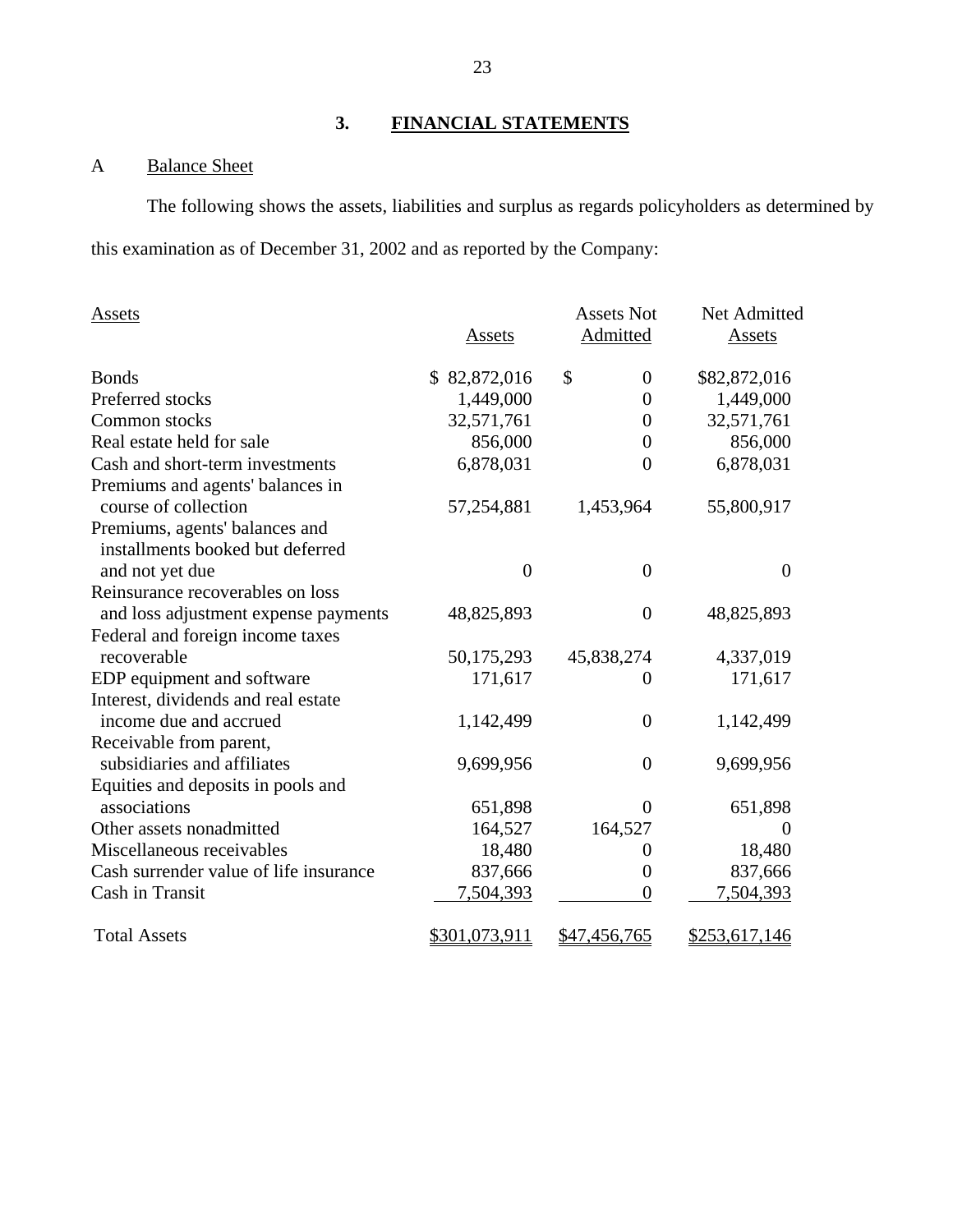| Liabilities, Surplus and Other funds                           |                |               |
|----------------------------------------------------------------|----------------|---------------|
|                                                                |                |               |
| Losses                                                         |                | \$72,019,665  |
| Loss adjustment expenses                                       |                | 23,433,717    |
| Other expenses (excluding taxes, licenses and fees)            |                | 636,000       |
| Taxes, licenses and fees (excluding federal and foreign income |                |               |
| taxes)                                                         |                | 550,000       |
| Unearned premiums                                              |                | 4,605,741     |
| Ceded reinsurance premiums payable (net of ceding commissions) |                | 51,306,714    |
| Funds held by company under reinsurance treaties               |                | 3,895,308     |
| Amounts withheld or retained by company for account of others  |                | 141,042       |
| Provision for reinsurance                                      |                | 3,914,200     |
| Other miscellaneous liabilities                                |                | 725,594       |
| Reserve for uncollectible reinsurance                          |                | 3,081,918     |
| <b>Total liabilities</b>                                       |                | \$164,309,899 |
| <b>Surplus and Other Funds</b>                                 |                |               |
| Aggregate write-ins for special surplus funds                  | \$5,000,000    |               |
| Gross paid in and contributed surplus                          | 169,071,506    |               |
| Unassigned funds (surplus)                                     | (84, 764, 259) |               |
| Surplus as regards policyholders                               |                | 89, 307, 247  |
| Total liabilities, surplus and other funds                     |                | \$253,617,146 |

Note: The Internal Revenue Service has not yet begun to audit tax returns covering tax years 1999 through 2002. The examiner is unaware of any potential exposure of the Company to any tax assessment and no liability has been established herein relative to such contingency.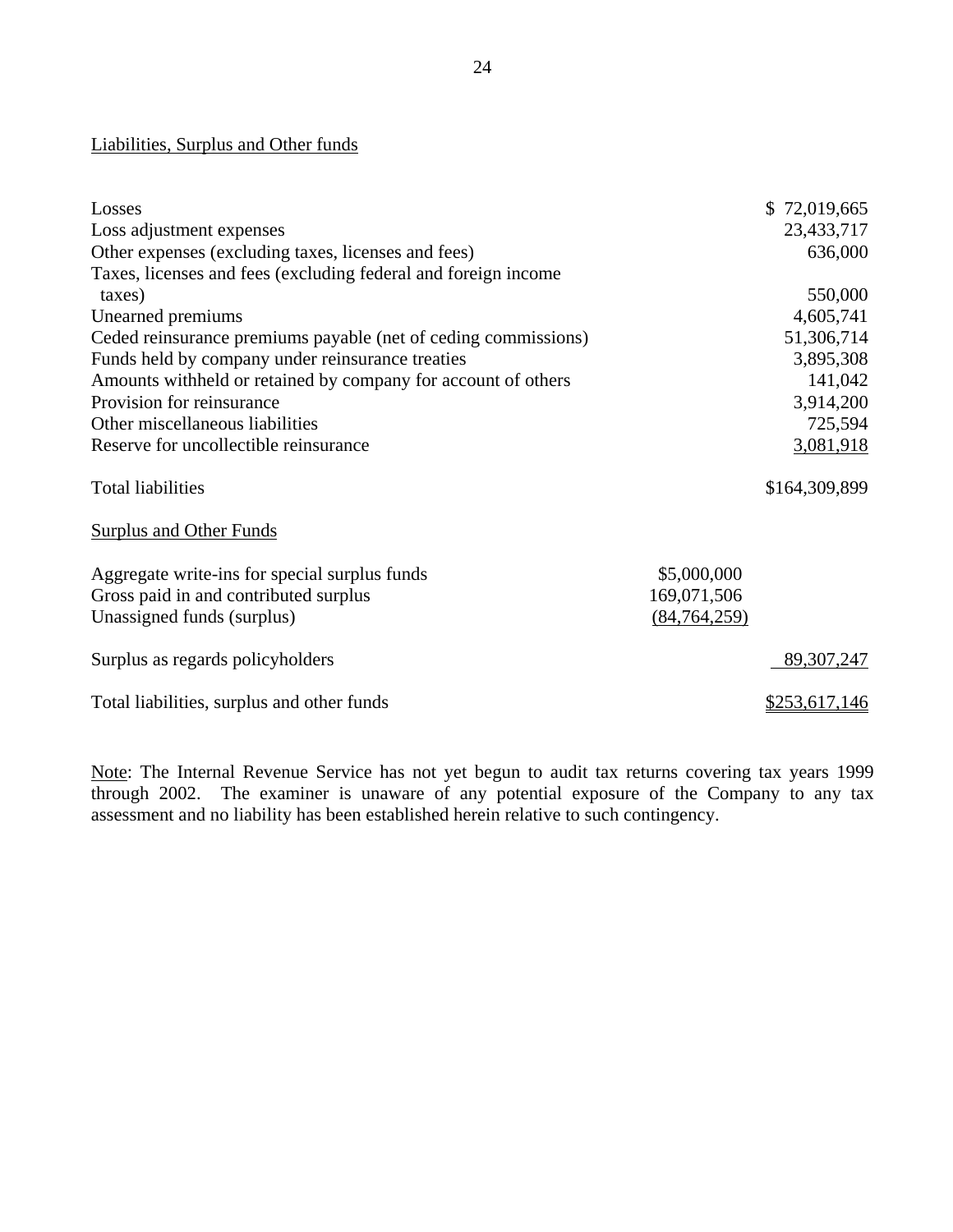B. Underwriting and Investment Exhibit

Surplus as regards policyholders increased \$24,888,994 during the four-year examination period

January 1, 1999 through December 31, 2002, detailed as follows:

| Premiums earned                                                                                                                                                                                                   |                                                                  | \$76,843,822      |
|-------------------------------------------------------------------------------------------------------------------------------------------------------------------------------------------------------------------|------------------------------------------------------------------|-------------------|
| Deductions:<br>Losses incurred<br>Loss adjustment expenses incurred<br>Other underwriting expenses incurred                                                                                                       | \$55,162,378<br>23,754,251<br>43,339,306                         |                   |
| Total underwriting deductions                                                                                                                                                                                     |                                                                  | 122,255,935       |
| Net underwriting gain or (loss)                                                                                                                                                                                   |                                                                  | \$ (45, 412, 113) |
| <b>Investment Income</b>                                                                                                                                                                                          |                                                                  |                   |
| Net investment income earned<br>Net realized capital gain                                                                                                                                                         | \$35,876,114<br>(3,873,568)                                      |                   |
| Net investment gain or (loss)                                                                                                                                                                                     |                                                                  | 32,002,546        |
| Other Income                                                                                                                                                                                                      |                                                                  |                   |
| Net gain or (loss) from agents' or premium balances charged off<br>Finance and service charges not included in premiums<br>Uncollectible reinsurance<br>Other miscellaneous expenses<br>Write-off of Fixed Assets | \$1,534,508<br>25,000<br>(3,081,918)<br>(516, 110)<br>(299, 809) |                   |
| Total other income                                                                                                                                                                                                |                                                                  | (2,338,329)       |
| Net income after dividends to policyholders but before federal<br>and foreign income taxes                                                                                                                        |                                                                  | \$(15,747,896)    |
| Federal and foreign income taxes incurred                                                                                                                                                                         |                                                                  | (27, 234)         |
| Net income                                                                                                                                                                                                        |                                                                  | \$(15,720,662)    |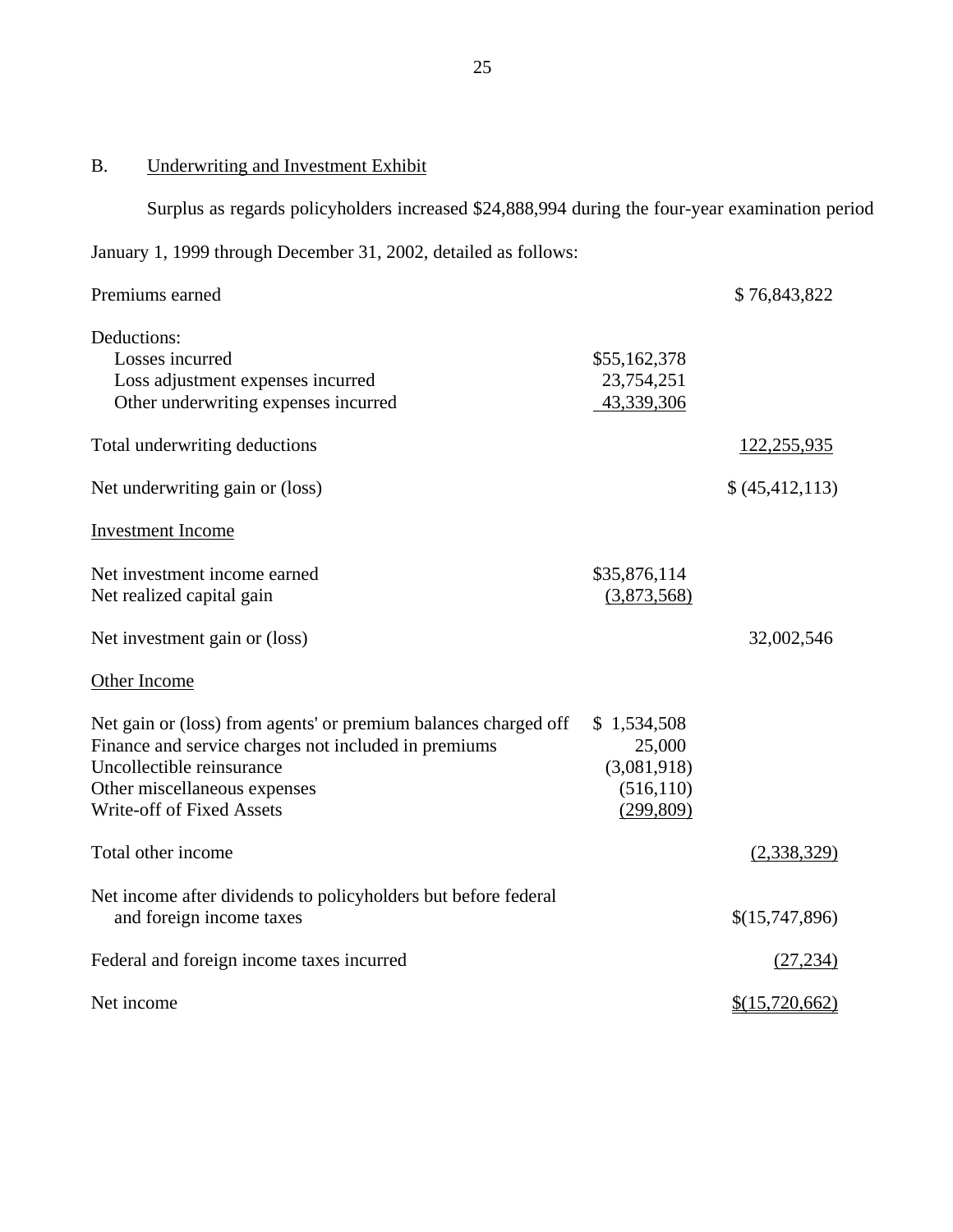### C. Capital and Surplus Account

# Surplus as regards policyholders per report on

examination as of December 31, 1998  $$64,418,253$ 

|                                                             | Gains in<br><b>Surplus</b> | Losses in<br><b>Surplus</b> |            |
|-------------------------------------------------------------|----------------------------|-----------------------------|------------|
| Net income                                                  |                            | \$15,720,662                |            |
| Net unrealized capital gains or (losses)                    |                            | 4,637,798                   |            |
| Change in net deferred income tax                           | 50,175,293<br>\$           |                             |            |
| Change in nonadmitted assets                                |                            | 43,733,206                  |            |
| Change in provision for reinsurance                         | 8,888,360                  |                             |            |
| Change in surplus notes                                     |                            | 26,000,000                  |            |
| Capital changes transferred from surplus (stock dividend)   | 550,000                    |                             |            |
| Capital changes transferred to surplus                      |                            | 550,000                     |            |
| Surplus adjustments paid in                                 | 66,000,000                 |                             |            |
| Surplus adjustments transferred<br>capital<br>to<br>(stock) |                            | 550,000                     |            |
| dividend)                                                   |                            |                             |            |
| Surplus adjustments transferred from capital                |                            | 9,755,682                   |            |
| Miscellaneous surplus adjustment                            | 222,689                    |                             |            |
| Total gains and losses to surplus                           | \$125,836,342              | \$100,947,348               |            |
| Net increase (decrease) in surplus                          |                            |                             | 24,888,994 |
| Surplus as regards policyholders per report on              |                            |                             |            |

examination as of December 31, 2002  $$89,307,247$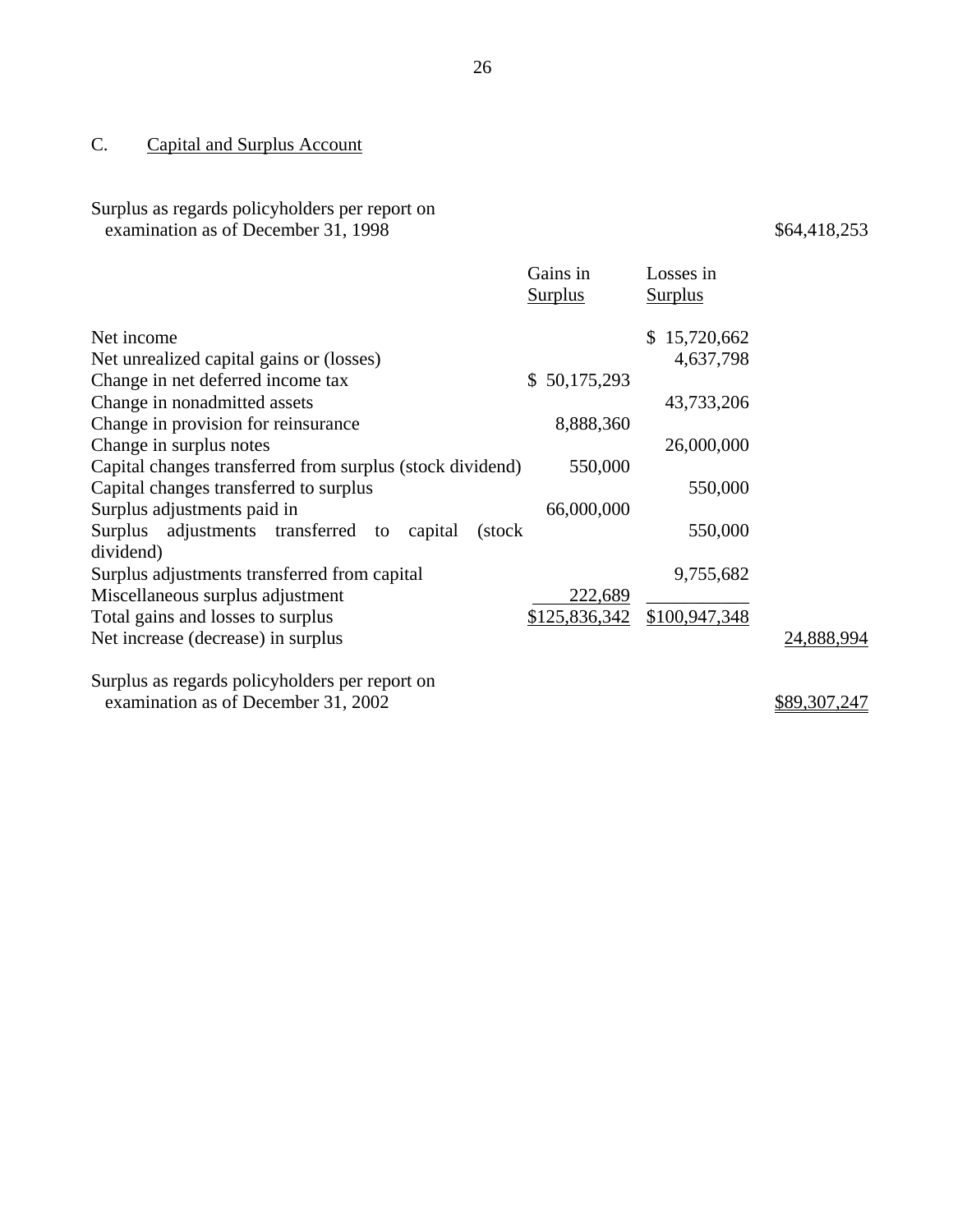#### **4. LOSSES AND LOSS ADJUSTMENT EXPENSES**

<span id="page-30-0"></span>The examination liability for the captioned items of \$95,453,382 is the same as reported by the Company as of December 31, 2002. The examination analysis was conducted in accordance with generally accepted actuarial principles and practices and was based on statistical information contained in the Company's internal records and in its filed annual statements.

Data quality issues were noted during the examination analysis. Information such as ceded loss and allocated loss adjustment expense triangles were not available to the Department. In addition, there were inconsistencies in reporting ceded earned premiums for surety business and asbestos and environmental losses.

It is recommended that the Company take corrective actions to resolve the data quality issues.

#### **5. MARKET CONDUCT ACTIVITIES**

In the course of this examination, a review was made of the manner in which the Company conducts its business practices and fulfills its contractual obligations to policyholders and claimants. The review was general in nature and is not to be construed to encompass the generally more precise scope of a market conduct investigation, which is the responsibility of the Market Conduct Unit of the Property Bureau of this Department.

The general review was directed to the Company's claims and complaint handling practices. No problem areas were encountered.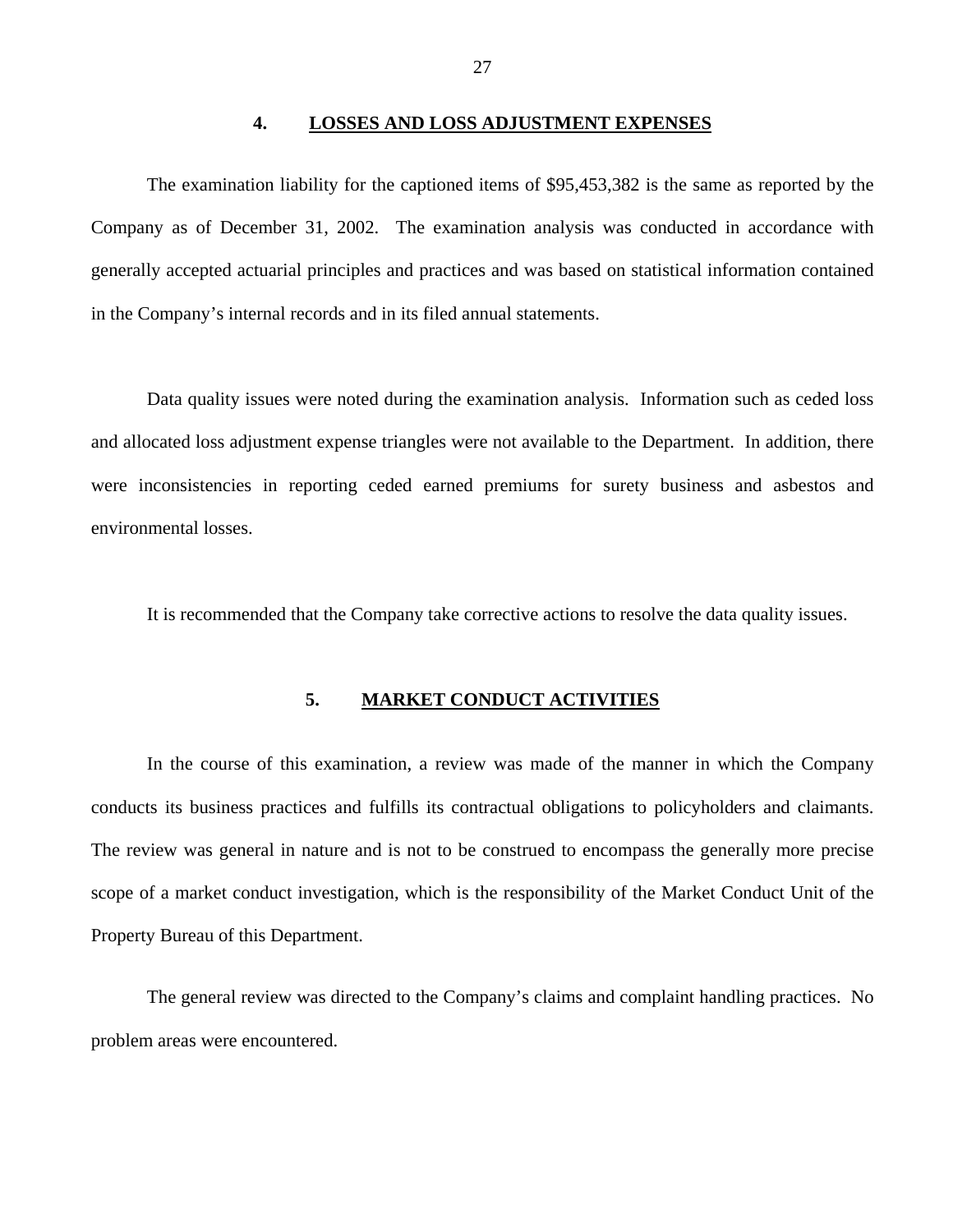### **6. COMPLIANCE WITH PRIOR REPORT ON EXAMINATION**

The prior report on examination contained eighteen recommendations as follows (page numbers refer to the prior report):

### **ITEM** PAGE NO. A Management i. It is recommended that the board members who are unable or unwilling to attend meetings consistently should resign or be replaced. 5 The Company has complied with this recommendation. B Reinsurance i. It is recommended that the Company comply with Department Regulation 108 in future statements filed with this Department. 9 The Company has not complied with this recommendation. A similar recommendation is reiterated in this report. ii. It is recommended that the Company amend its reinsurance contracts to comply with the provisions of Section  $1308(a)(2)(A)(I)$  of the New York Insurance Law. 10 The Company has not complied with this recommendation. A similar comment is made in this report. iii. It is also recommended that the Company include a proper intermediary clause in its reinsurance contracts as required by Regulation No. 98. 10 The Company has not complied with this recommendation. A similar comment is made in this report for compliance with Department Regulation 20. iv. It is recommended that the Company comply with Chapter 22 of the National Association of Insurance Commissioners Accounting Practices and Procedures Manual and record its reinsurance transactions accordingly. 11 The Company has not complied with this recommendation. A similar comment is made in this report for compliance with SSAP No.62 of the

NAIC Accounting Practices and Procedures Manual.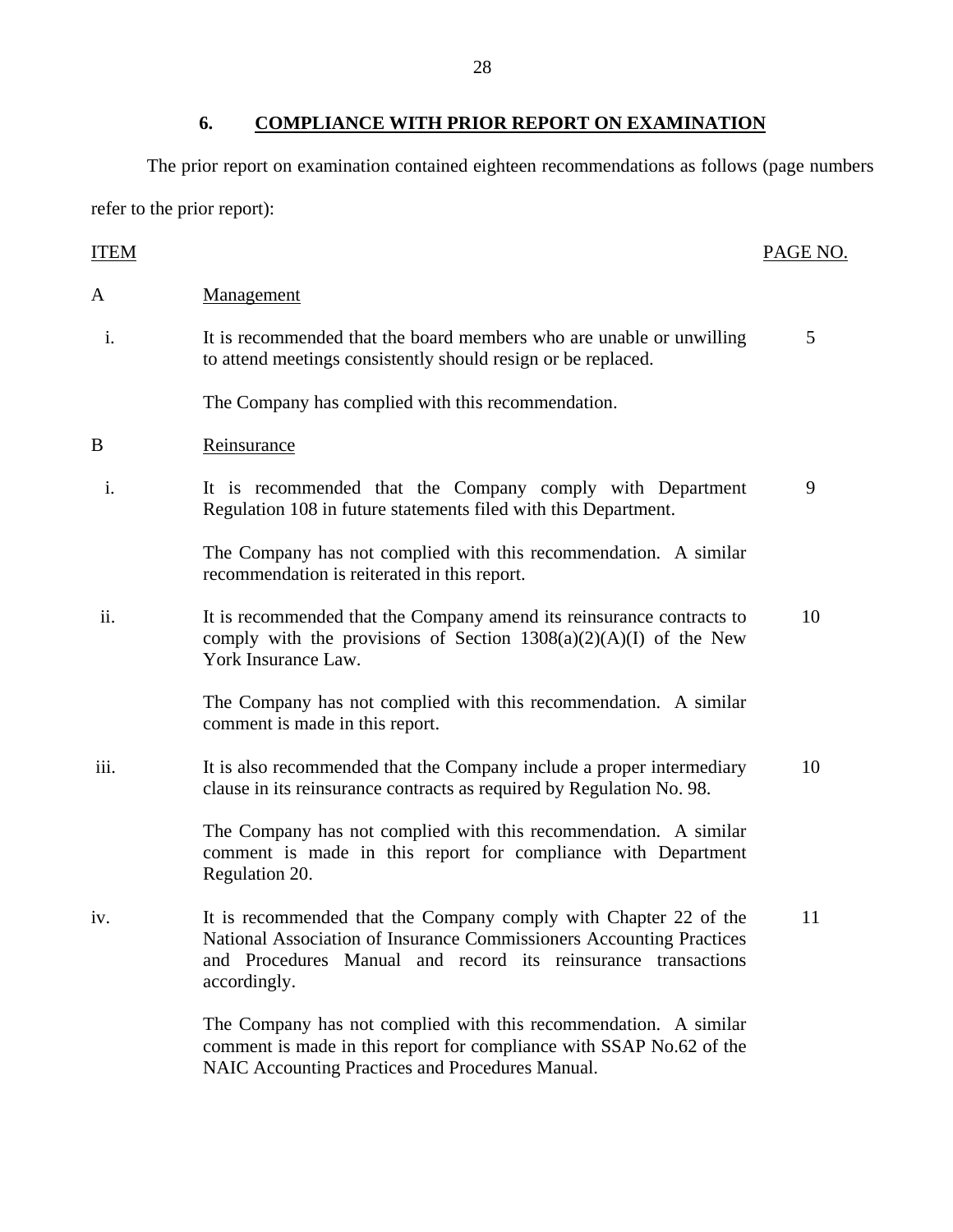| <b>ITEM</b>     |                                                                                                                                                                                               | PAGE NO. |
|-----------------|-----------------------------------------------------------------------------------------------------------------------------------------------------------------------------------------------|----------|
| V.              | It is recommended that the Company comply with provisions of Section<br>$1505(d)(2)$ of the New York Insurance Law prior to entering into any<br>reinsurance transactions with its affiliate. | 16       |
|                 | The Company has not complied with this recommendation. A similar<br>recommendation is reiterated in this report.                                                                              |          |
| vi.             | It is recommended that the Company exercise greater care in the<br>preparation of its Schedule F in its future filed annual statements.                                                       | 16       |
|                 | The Company has complied with this recommendation.                                                                                                                                            |          |
| $\mathcal{C}$ . | <b>Holding Company System</b>                                                                                                                                                                 |          |
| i.              | It is recommended that the Company settle its inter-company balances<br>in a timely manner.                                                                                                   | 19       |
|                 | The Company has not complied with this recommendation. A similar<br>recommendation is reiterated in this report.                                                                              |          |
| ii.             | It is recommended that the Company comply with the provisions of<br>Section $1505(d)(3)$ of the New York Insurance Law.                                                                       | 20       |
|                 | The Company has complied with this recommendation.                                                                                                                                            |          |
| D               | <b>Abandoned Property Law</b>                                                                                                                                                                 |          |
|                 | It is recommended that the Company provide and maintain proper<br>follow-up procedures for abandoned property.                                                                                | 22       |
|                 | The Company has complied with this recommendation.                                                                                                                                            |          |
| Ε.              | <b>Custodian Agreement</b>                                                                                                                                                                    |          |
|                 | It is recommended that the Company amend its custodian agreement to<br>include the provision as provided in Section 2H herein in order to<br>protect its assets.                              | 22       |
|                 | The Company has complied with this recommendation.                                                                                                                                            |          |
| F.              | <b>Accounts and Records</b>                                                                                                                                                                   |          |
| i.              | It is recommended that the Company value its subsidiary at its statutory<br>surplus as of December 31.                                                                                        | 22       |
|                 | The Company has complied with this recommendation.                                                                                                                                            |          |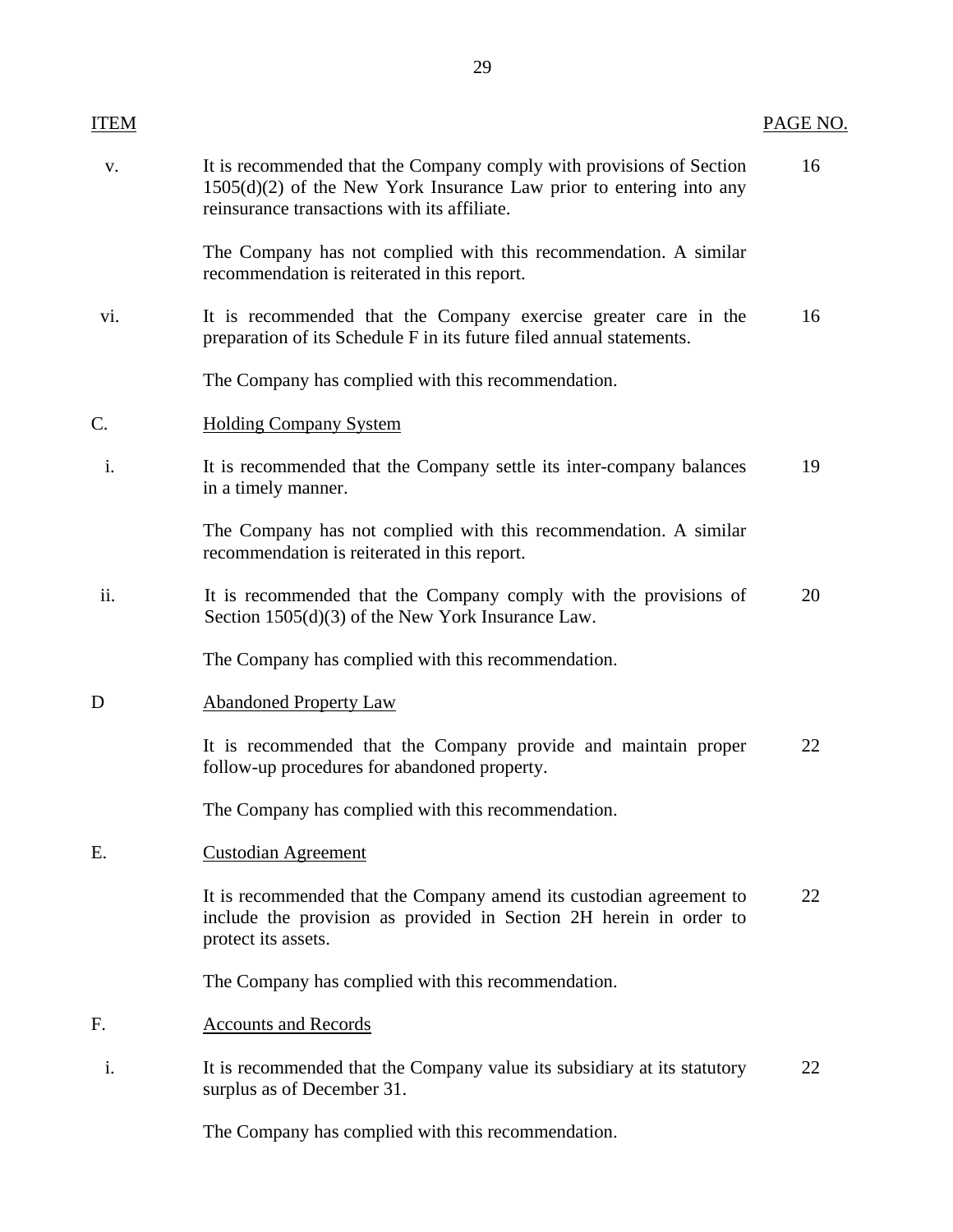## PAGE NO.

**ITEM** 

| ii.  | It is recommended that the Company comply with Section $1414(g)$ of<br>the New York Insurance Law and value its securities in accordance<br>with the guidelines established by National Association of Insurance<br>Commissioners. | 23 |
|------|------------------------------------------------------------------------------------------------------------------------------------------------------------------------------------------------------------------------------------|----|
|      | The Company has complied with this recommendation.                                                                                                                                                                                 |    |
| iii. | It is recommended that the Company implement monthly reconciliation<br>procedures for all investment information obtained, to ensure that the<br>information being relied upon is accurately reported.                             | 24 |
|      | The Company has complied with this recommendation.                                                                                                                                                                                 |    |
| iv.  | It is recommended that the Company do a study to determine the proper<br>amounts to allocate between expenses classified pursuant to Department<br>Regulation 30.                                                                  | 24 |
|      | The Company has complied with this recommendation.                                                                                                                                                                                 |    |
| G.   | Section 310 of the New York Insurance Law                                                                                                                                                                                          |    |
|      | It is recommended in the future that the Company comply with the<br>provisions of Section $310(a)(3)$ of the New York Insurance Law and<br>provide the examiner with accurate and timely information.                              | 25 |
|      | The Company has complied with this recommendation.                                                                                                                                                                                 |    |
| H.   | Federal Income Tax Recoverable and Interest Thereon                                                                                                                                                                                |    |
|      | It is recommended that the Company be reimbursed by its parent in a<br>timely manner, pursuant to Circular Letter No. 15 (1975).                                                                                                   | 30 |
|      | The Company has complied with this recommendation.                                                                                                                                                                                 |    |
| Ι.   | <b>Provision for Reinsurance</b>                                                                                                                                                                                                   |    |
|      | It is recommended that the Company maintain the appropriate records to<br>support the letters of credit reported in Schedule F of the annual<br>statement.                                                                         | 31 |
|      | The Company has complied with this recommendation.                                                                                                                                                                                 |    |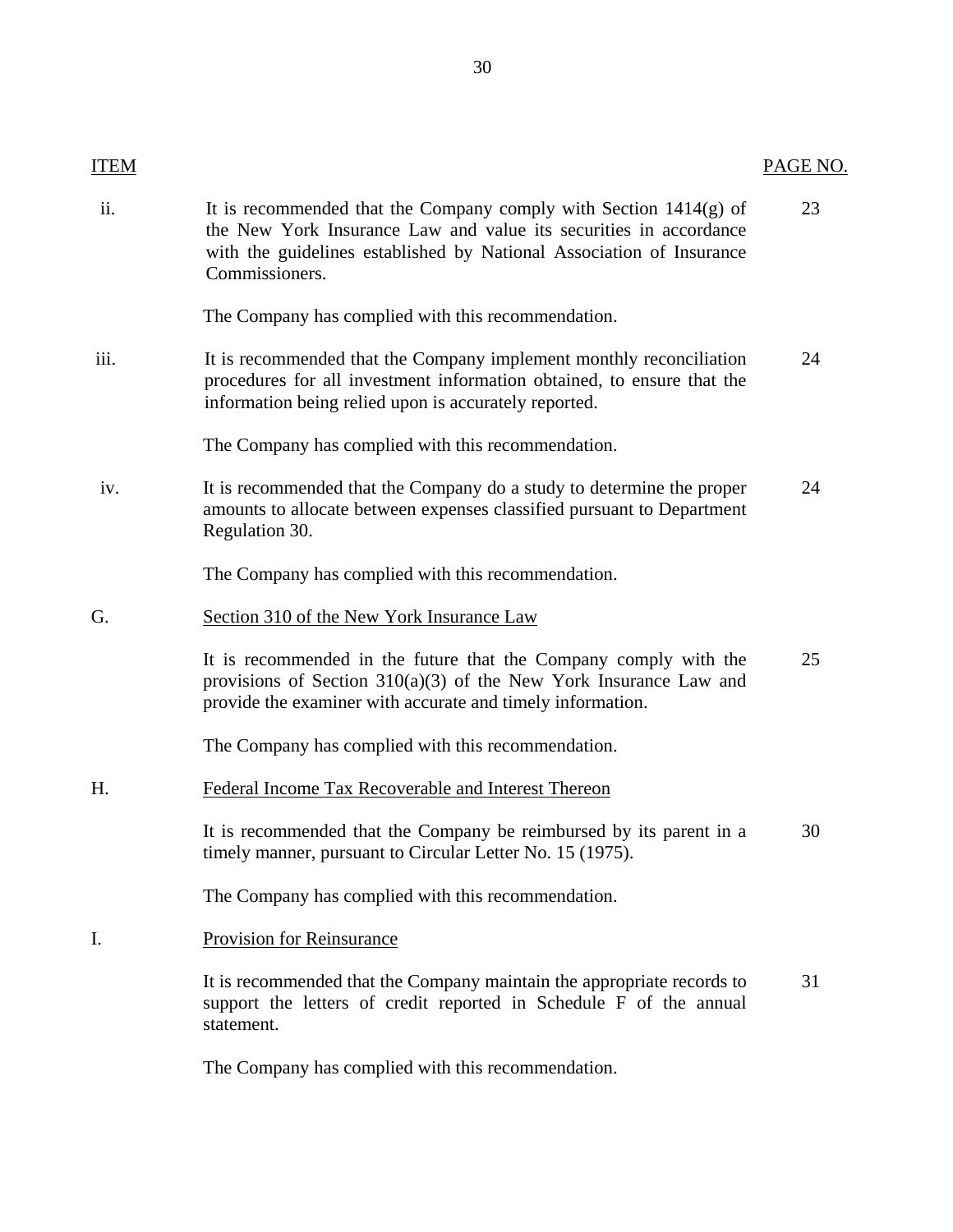PAGE NO.

<span id="page-34-0"></span>**ITEM** 

| <b>ITEM</b>                                                                                                                                                                                                                                                                            | PAGE N |
|----------------------------------------------------------------------------------------------------------------------------------------------------------------------------------------------------------------------------------------------------------------------------------------|--------|
| A<br>Reinsurance                                                                                                                                                                                                                                                                       |        |
| i.<br>It is recommended that the Company submit all inter-company contracts<br>to the Department in accordance with Section $1505(d)(2)$ of the New<br>York Insurance Law.                                                                                                             | 10     |
| ii.<br>It is recommended that the Company amend the group property excess<br>of loss contracts to include the required insolvency clause in accordance<br>with Section 1308 of the New York Insurance Law.<br>A similar<br>recommendation was made in the prior report on examination. | 10     |
| iii.<br>It is recommended that the Company amend the group property excess<br>of loss contracts to include the intermediary clause in accordance with<br>Part 125.6 of the Department Regulation 20. A similar recommendation<br>was made in the prior report on examination.          | 10     |
| It is recommended the Company have all ceding contracts executed<br>iv.<br>within nine months of the effective date as required by Paragraph 23 of<br>SSAP No. 62 of the NAIC Accounting Practices and Procedures Manual<br>in order to take credit of ceded reinsurance.              | 10     |
| A similar recommendation was made in the prior report on examination<br>for Chapter 22 of the NAIC Accounting Practices and Procedures<br>Manual.                                                                                                                                      |        |
| It is also recommended that the Company obtain the executed<br>V.<br>reinsurance contracts in a timely manner in accordance with Part 125.2<br>of the Department Regulation 20.                                                                                                        | 10     |
| vi.<br>It is recommended that the Company account for all loss portfolio<br>transfers effective prior to January 1, 2001 in accordance with<br>Department Regulation 108.                                                                                                              | 13     |
| vii.<br>It is recommended that the Company amend the letters of credit upon<br>their renewals to include all required clauses set forth in Part 79.3 of the<br>Department Regulation 133.                                                                                              | 13     |
| It is recommended that the Company comply with the provisions of<br>viii.<br>Section $1505(d)(3)$ of the New York Insurance Law.                                                                                                                                                       | 16     |

31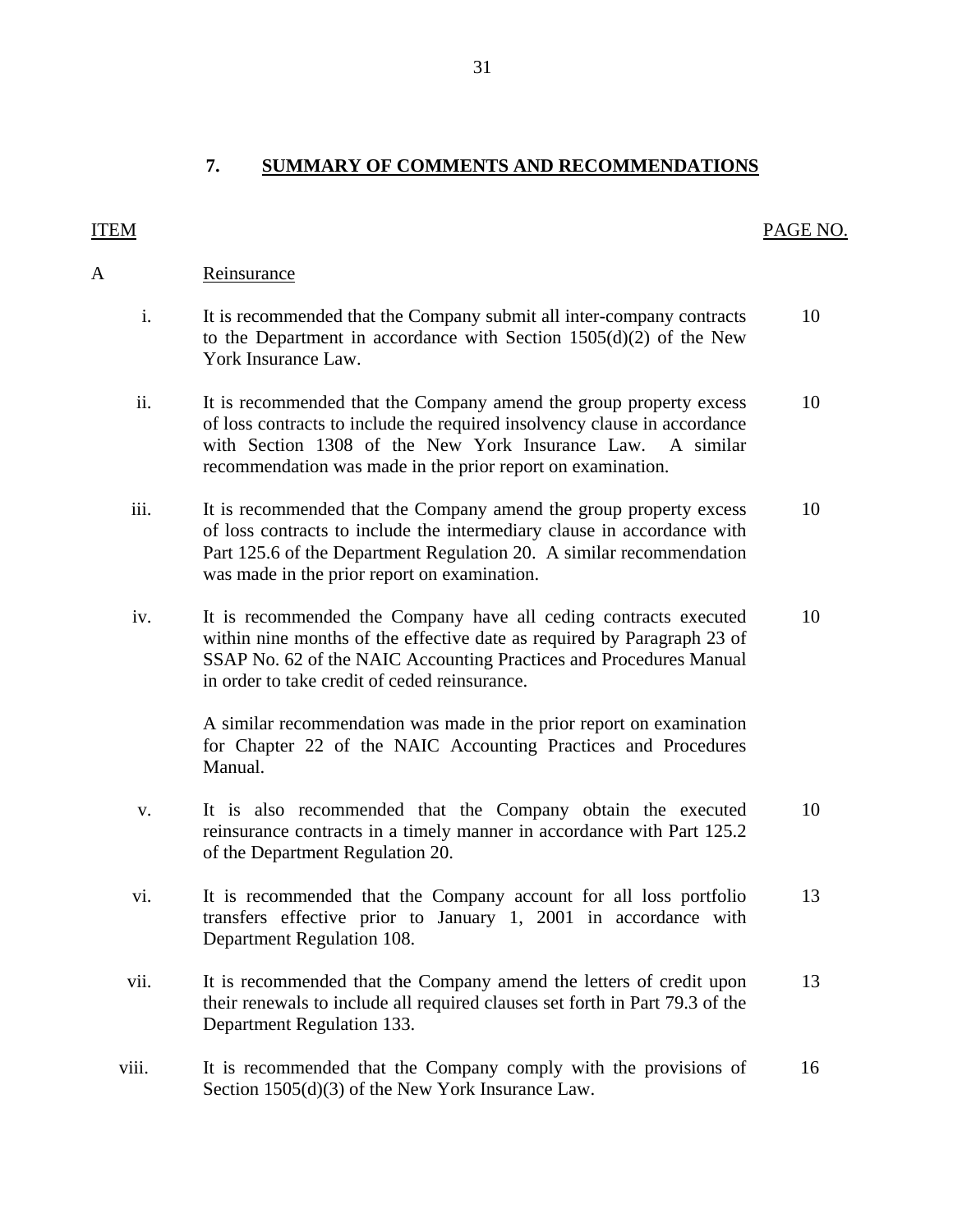| <b>PAGE N</b> |  |
|---------------|--|
|               |  |

| ITEM               |                                                                                                                                                                                                                           | PAGE NO. |
|--------------------|---------------------------------------------------------------------------------------------------------------------------------------------------------------------------------------------------------------------------|----------|
| B                  | <b>Abandoned Property Law</b>                                                                                                                                                                                             |          |
| i.                 | It is recommended that the Company submit the appropriate amount of<br>escheated New York funds to the State Comptroller in accordance with<br>Section 1316 of the New York Abandoned Property Law.                       | 17       |
| ii.                | It is also recommended that the Company maintain proof of filing of<br>the abandoned property reports.                                                                                                                    | 18       |
| $\overline{\rm C}$ | <b>Accounts and Records</b>                                                                                                                                                                                               |          |
| i.                 | <b>Minimum Capital Investments</b>                                                                                                                                                                                        | 20       |
|                    | It is recommended that the Company monitor its investment to ensure<br>compliance with Section 1402 of the New York Insurance Law.                                                                                        |          |
| ii.                | <b>Inter-Company Balances</b>                                                                                                                                                                                             |          |
|                    | It is recommended that the Company settle its inter-company balances<br>in a timely manner and non-admit any inter-company balances that are<br>over ninety days due.                                                     | 20       |
| iii.               | <b>Securities Lending Practices</b>                                                                                                                                                                                       |          |
|                    | It is recommended that that the Company disclose loaned securities<br>transactions in its annual statement in accordance with the annual<br>statement instructions.                                                       | 20       |
| iv.                | <b>Written Procedures for Agents' Balances</b>                                                                                                                                                                            |          |
|                    | It is recommended that the Company establish written procedures for<br>aging and reconciliation of agents' balances, timely settlements of<br>receivables and write off of uncollectibles.                                | 21       |
| V.                 | Premiums and Agents' Balances in Course of Collection                                                                                                                                                                     |          |
|                    | It is recommended that the Company report overdue agents' balances in<br>accordance with Section $1301(a)(11)$ of the New York Insurance Law<br>and SSAP No. 6 of the NAIC Accounting Practices and Procedures<br>Manual. | 21       |

 $\overline{B}$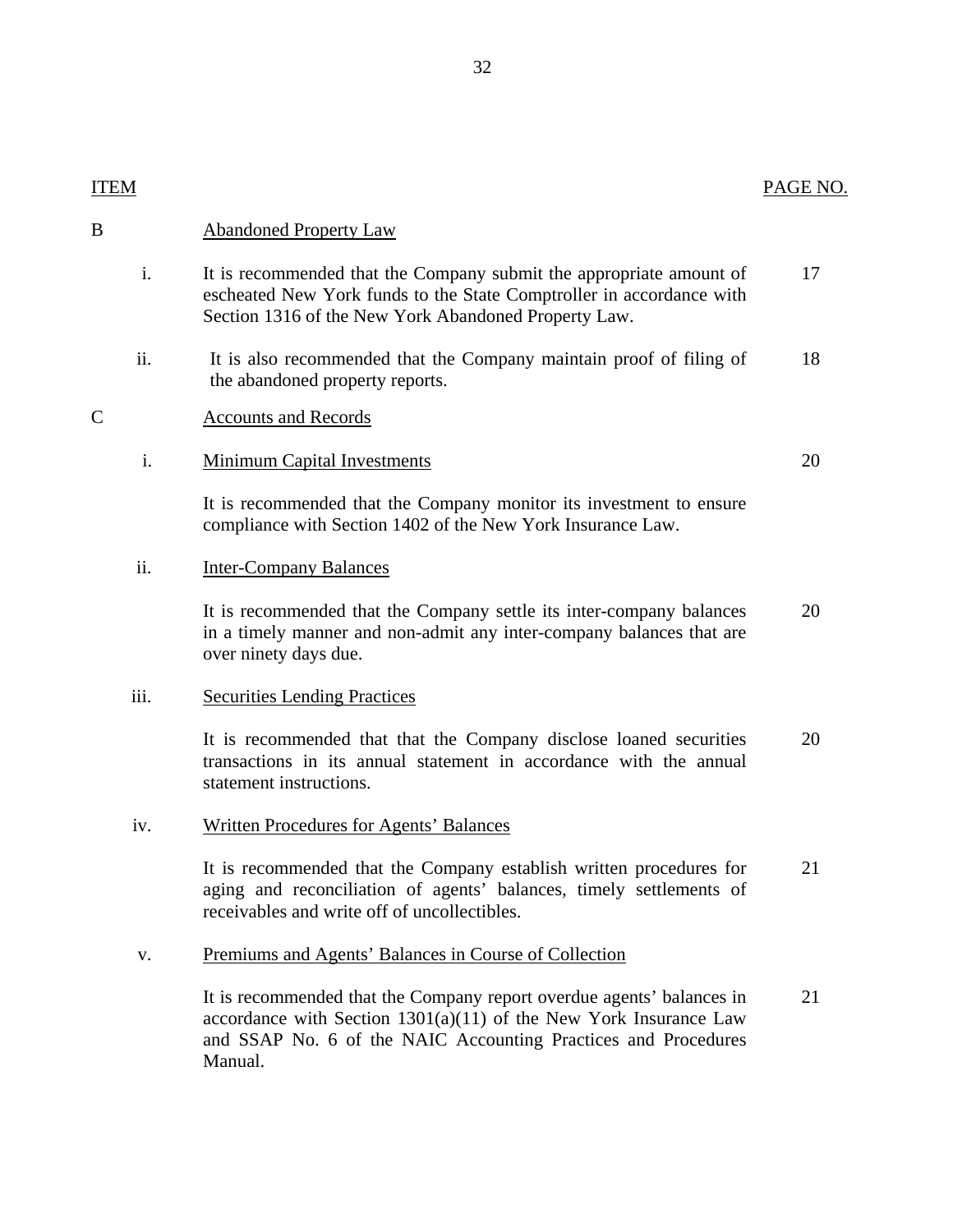| vi.  | Premiums, Agents' Balances and Installments Booked But Deferred and<br>Not Yet Due                                                                                                                                         |    |
|------|----------------------------------------------------------------------------------------------------------------------------------------------------------------------------------------------------------------------------|----|
| (a). | It is recommended that the Company report installment premiums in<br>accordance with the annual statement instructions in all future<br>statements.                                                                        | 22 |
| (b). | It is also recommended that the Company report overdue installment<br>premiums in accordance with Part 110.1 of the Department Regulation<br>13A and SSAP No. 6 of the NAIC Accounting Practices and Procedures<br>Manual. | 22 |
| vii. | <b>Electronic Data Processing Equipment</b>                                                                                                                                                                                |    |
|      | It is recommended that the Company review the procedures for<br>depreciation to ensure depreciation of assets are properly recorded.                                                                                       | 22 |
|      | Losses and Loss Adjustment Expenses                                                                                                                                                                                        |    |

It is recommended that the Company take corrective actions to resolve the data quality issues. 27

 ${\bf G}$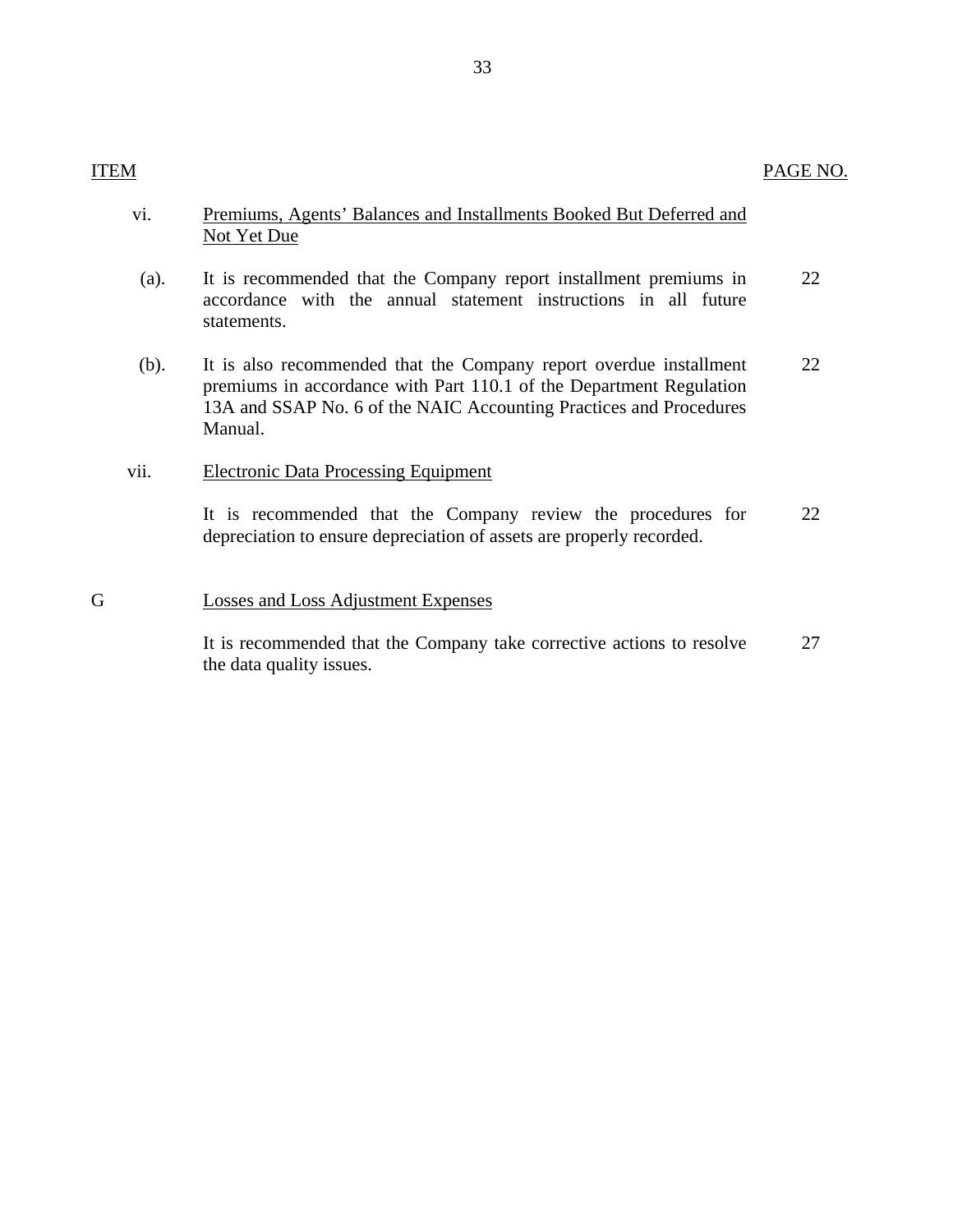Respectfully submitted,

 $/S/$ /S/

 Annie Lau, CFE Senior Insurance Examiner

### STATE OF NEW YORK )  $)$ SS:  $\mathcal{L}$ COUNTY OF NEW YORK )

ANNIE LAU, being duly sworn, deposes and says that the foregoing report, subscribed to by her, is true to the best of her knowledge and belief.

 $/S/$  $\overline{\phantom{a}}$ /S/

Annie Lau

Subscribed and sworn to before me

this  $\frac{day \text{ of } (2004)}$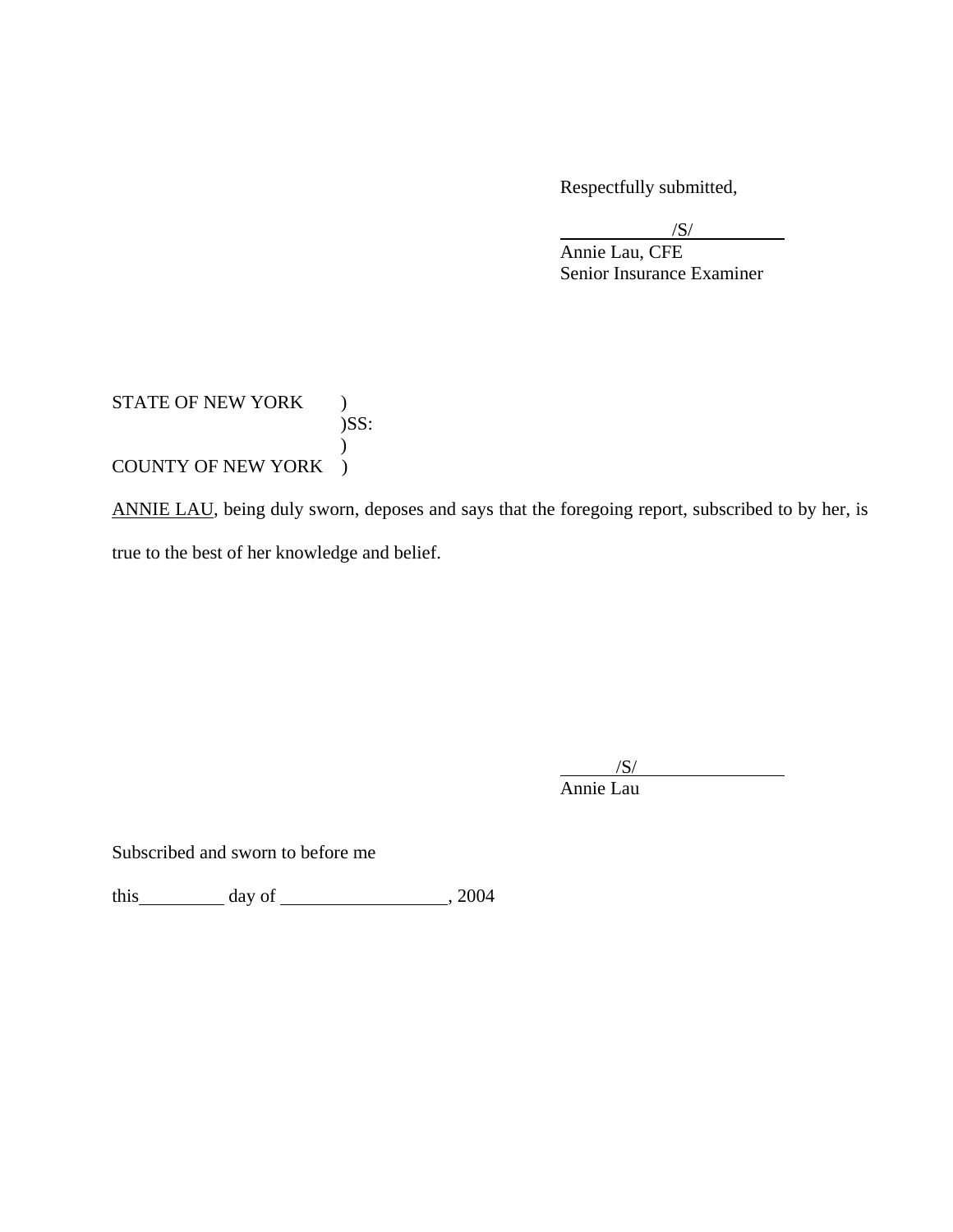State of New York County of New York

#### EXAMINER'S AFFIDAVIT AS TO STANDARDS AND PROCEDURES USED IN AN EXAMINATION

James F. O'Sullivan, BEING DULY SWORN, STATES AS FOLLOWS:

- 1. I have authority to represent the State of Mississippi in the examination of AXA Corporate Solutions Insurance Company.
- 2. Mississippi is accredited under the National Association of Insurance Commissioners Financial Regulation Accreditation Standards.
- 3. I have reviewed the examination work papers and examination report and the examination of AXA Corporate Solutions Insurance Company was performed in a manner consistent with the standards and procedures required by the State of Mississippi.

The affiant says nothing further.

ul De. n xaminer's Signature

Subscribed and sworn before me by James F. O'Sullivan on this 27th day of January 2005.

otary Public

**JESON YOTARY PUBLIC** Ne 01004951 406 Count

My commission expires \_\_\_\_\_\_\_\_[date].

**J0St:** I **<.auESON**  *NOTARY PUBLIC. State of No* **~1GU4951406**  *ad in Queens County*<br>> Enrick May 22, 26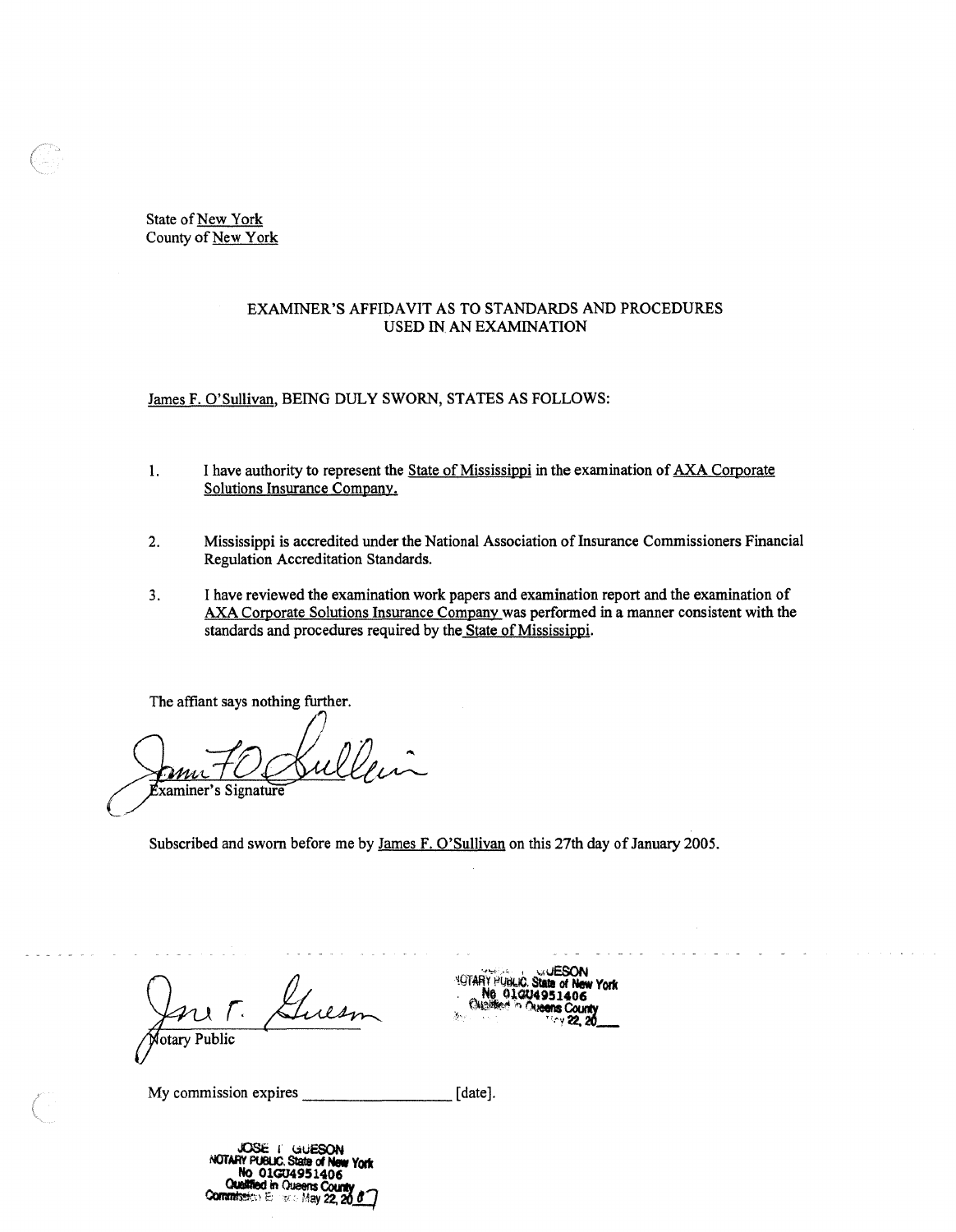State of New York County of New York

#### EXAMINER'S AFFIDAVIT AS TO STANDARDS AND PROCEDURES USED IN AN EXAMINATION

#### PIERRE J. GLOVER. CFE BEING DULY SWORN, STATES AS FOLLOWS:

- .L I have authority to represent the State of Nevada in the examination of AXA Corporate Solutions Insurance Company.
- 2. Nevada is accredited under the National Association of Insurance Commissioners Financial Regulation Accreditation Standards.
- 3. I have reviewed the examination work papers and examination report and the examination ofAXA Corporate Solutions Insurance Company was performed in a manner consistent with the standards and procedures required by the State of Nevada.

The affiant says nothing further.

Blend & Hour, AFCFE

Subscribed and sworn before me by PierteJ. 6-lover on this 3/ day of *January* 2005.

. . . . . . . .

(SEAL)

My commission expires . / */4.RfaOo* 7 [date]. *l* •

LISA A. DOUGLAS Notary Patkin, States of Hear York No. 01004377112 On Seath Suites Annual 2007